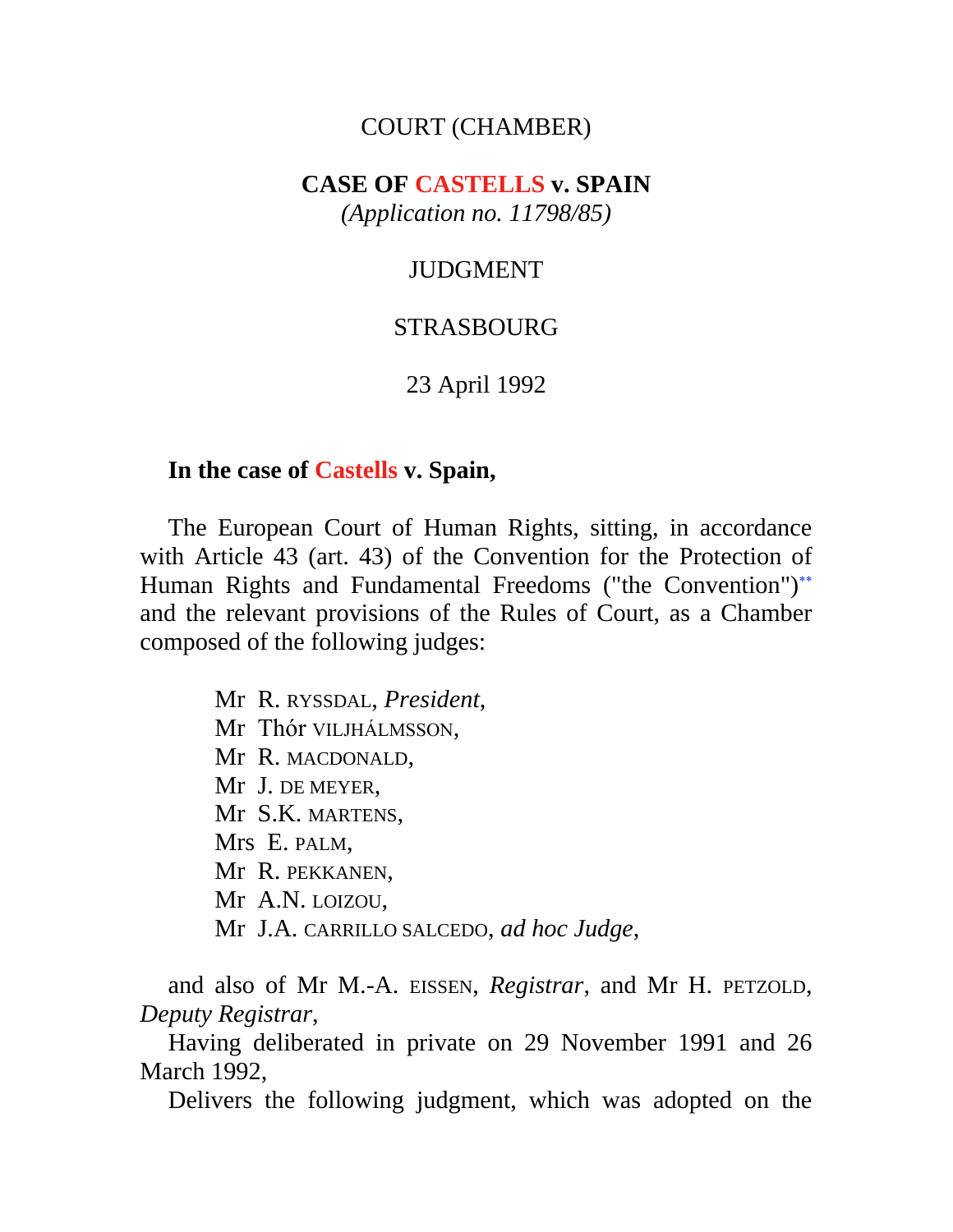# last-mentioned date: PROCEDURE

1. The case was referred to the Court by the European Commission of Human Rights ("the Commission") and by the Government of the Kingdom of Spain ("the Government") on 8 and 21 March 1991 respectively, within the three-month period laid down by Article 32 para. 1 and Article 47 (art. 32-1, art. 47) of the Convention. It originated in an application (no. 11798/85) against Spain lodged with the Commission under Article 25 (art. 25) by a Spanish national, Mr Miguel **Castells**, on 17 September 1985.

The Commission's request referred to Articles 44 and 48 (art. 44, art. 48) and to the declaration whereby Spain recognised the compulsory jurisdiction of the Court (Article 46) (art. 46); the Government's application referred to Article 48 (art. 48). The object of the request and of the application was to obtain a decision as to whether the facts of the case disclosed a breach by the respondent State of its obligations under Article 10 (art. 10) of the Convention, taken alone or in conjunction with Article 14 (art.  $14+10$ ).

2. In response to the enquiry made in accordance with Rule 33 para. 3 (d) of the Rules of Court, the applicant stated that he wished to take part in the proceedings and sought leave, as a lawyer, to present his own case, assisted by two Spanish fellow lawyers (Rule 30 para. 1).

The President granted this request on 15 April 1991 and authorised the applicant to use the Spanish language (Rule 27 para. 3).

3. The Chamber to be constituted included ex officio Mr J.M. Morenilla, the elected judge of Spanish nationality (Article 43 of the Convention) (art. 43), and Mr R. Ryssdal, the President of the Court (Rule 21 para. 3 (b)). On 22 March 1991, Mr F. Matscher, having been duly delegated by the President, drew by lot, in the presence of the Registrar, the names of the other seven members,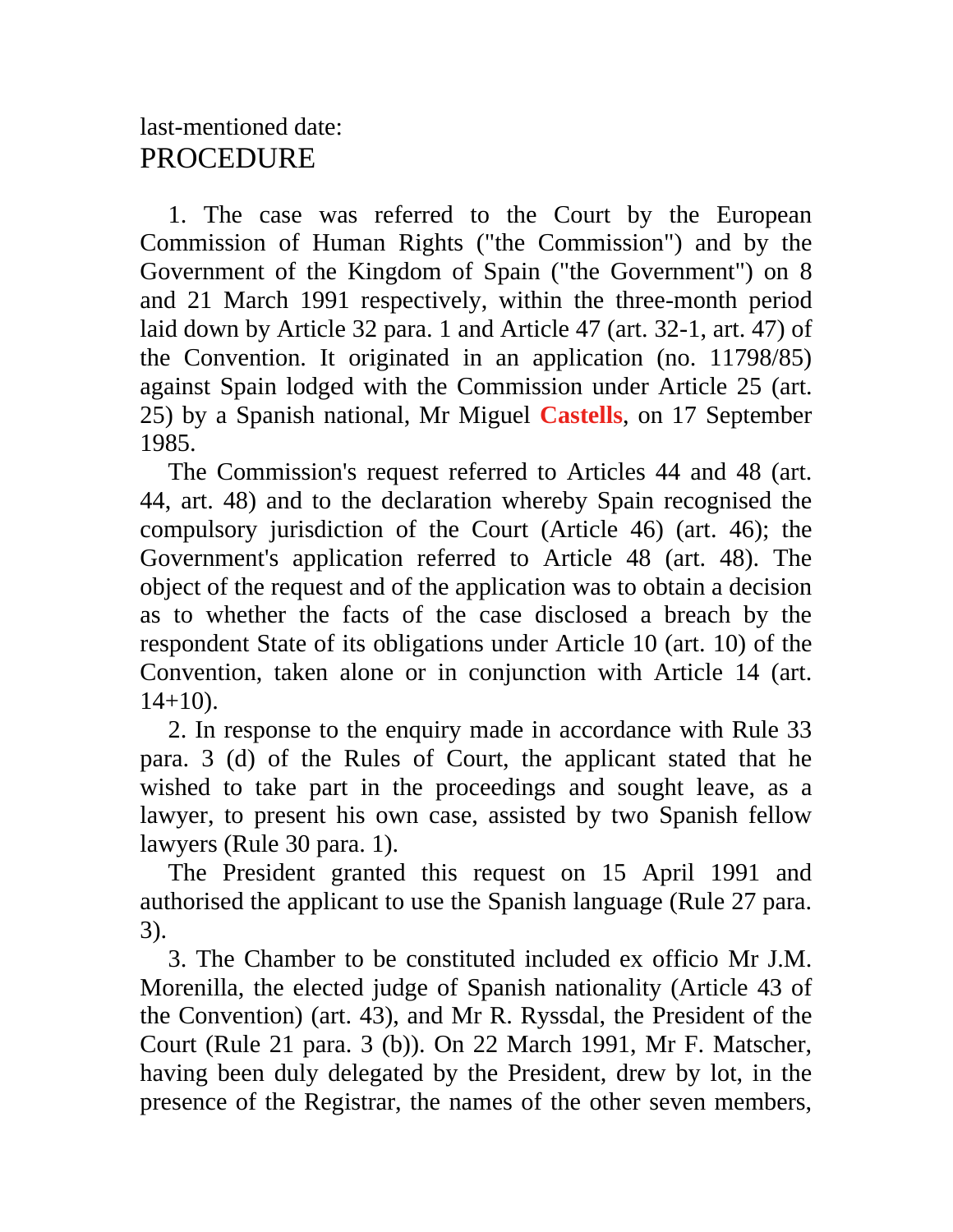namely Mr Thór Vilhjálmsson, Mr R. Macdonald, Mr J. De Meyer, Mr S.K. Martens, Mrs E. Palm, Mr R. Pekkanen and Mr A.N. Loizou (Article 43 in fine of the Convention and Rule 21 para. 4) (art. 43).

By a letter to the President of 15 March, Mr Morenilla had declared his intention of withdrawing from the case pursuant to Rule 24 para. 2 because he had represented the Spanish Government before the Commission as Agent. On 26 April the Government notified the Registrar that Mr Juan Antonio Carrillo Salcedo, professor at Seville University, had been appointed ad hoc judge (Article 43 of the Convention and Rule 23) (art. 43).

4. Mr Ryssdal assumed the office of President of the Chamber (Rule 21 para. 5) and, through the Registrar, consulted the Agent of the Government, the Delegate of the Commission and the applicant on the organisation of the procedure (Rules 37 para. 1 and 38). Pursuant to the President's orders and instructions, the Registrar received the memorials of the Government and the applicant on 29 July and 29 August 1991 respectively. On 25 September the Secretary to the Commission produced various documents at the Registrar's request, then on 5 November submitted the Delegate's observations.

5. In accordance with the President's decision, the hearing took place in public in the Human Rights Building, Strasbourg, on 27 November 1991. The Court had held a preparatory meeting beforehand.

There appeared before the Court:

- for the Government

Mr J. BORREGO BORREGO, Head

of the Legal Department for Human

Rights, Ministry of

Justice, *Agent*,

Mr J.M. VILLAR URIBARRI, Ministry of Justice, *Counsel*;

- for the Commission

Mr L. LOUCAIDES, *Delegate*;

- for the applicant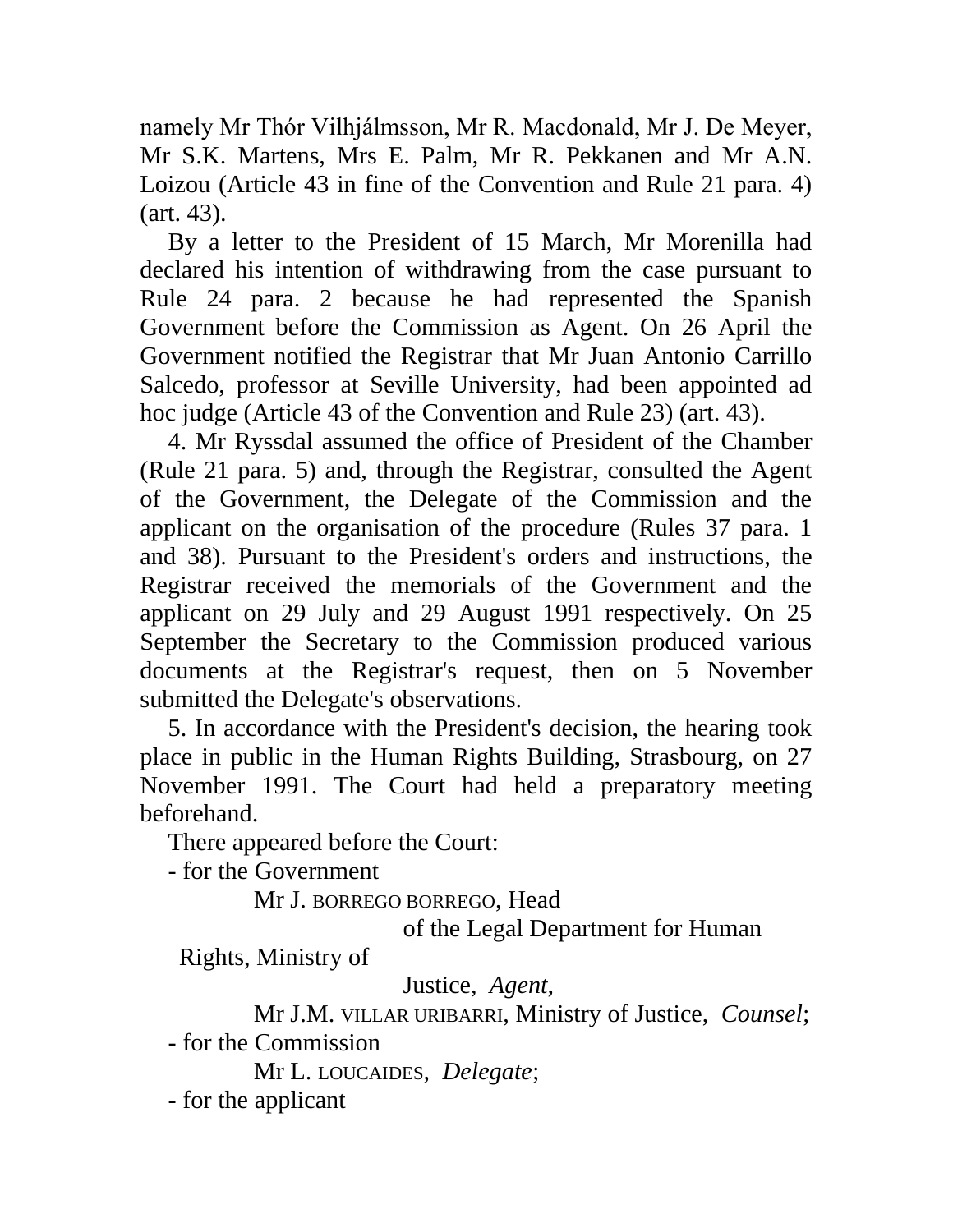Mr M. **CASTELLS**, abogado, applicant, Mr J.M. MONTERO, abogado, Mr E. VILLA, abogado, *Counsel*, Mr J. VERVAELE, Professor, Mr D. KORFF, assistants.

The Court heard addresses by Mr Borrego Borrego for the Government, by Mr Loucaides for the Commission and, for the applicant, by Mr **Castells** himself, by Mr Montero, by Mr Villa and by Mr Vervaele, as well as their replies to its questions and to the question of a judge.

# AS TO THE FACTS

6. Mr Miguel **Castells**, a Spanish national, resides at San Sebastián (Guipúzcoa), where he is a lawyer. At the material time he was a senator elected on the list of Herri Batasuna, a political grouping supporting independence for the Basque Country.

**A. The particular circumstances of the case**

## *1. The disputed article*

7. In the week of 4 to 11 June 1979, the weekly magazine "Punto y Hora de Euskalherria" published an article entitled Insultante Impunidad (Outrageous Impunity) and signed by the applicant. The article read as follows:

"In a few days, at the San Fermín holiday, a year will have gone by since the murders of Germán Rodríguez atPamplona (Iruna) and of Joseba Barandiarán at San Sebastián(Donosti). The authorities have not identified the perpetrators of these crimes. They have not even acknowledged to which organisations they belong. Nor have they identified the persons who killed, between 12 and15 May 1977, Gregorio Marichalar Ayestarán, aged 63, and Rafael Gómez Jaúregui, aged 78, at Rentería, José Luis Canoat Irun and Manuel Fuentes Mesa at Ortuella; on 14 May,again in 1977, José Luis Aristizábal at San Sebastián, and,at around the same date, in the same town, IsidroSusperregui Aldekoa, over 70 years old; at the beginning ofJune, still in 1977, Javier Núñez Fernández at Bilbao;Francisco Aznar Clemente, Pedro María Martínez Ocio,Romualdo Barroso Chaparro, Juan José Castillo and Bienvenido Pereda Moral, on 3 March 1976 at Gasteiz, and,in the same year, on 7 March at Basauri, Vicente AntónFerrero, on 9 May at Montejurra, Aniano Jiménez and RicardoPellejero, in June Alberto Romero Soliño at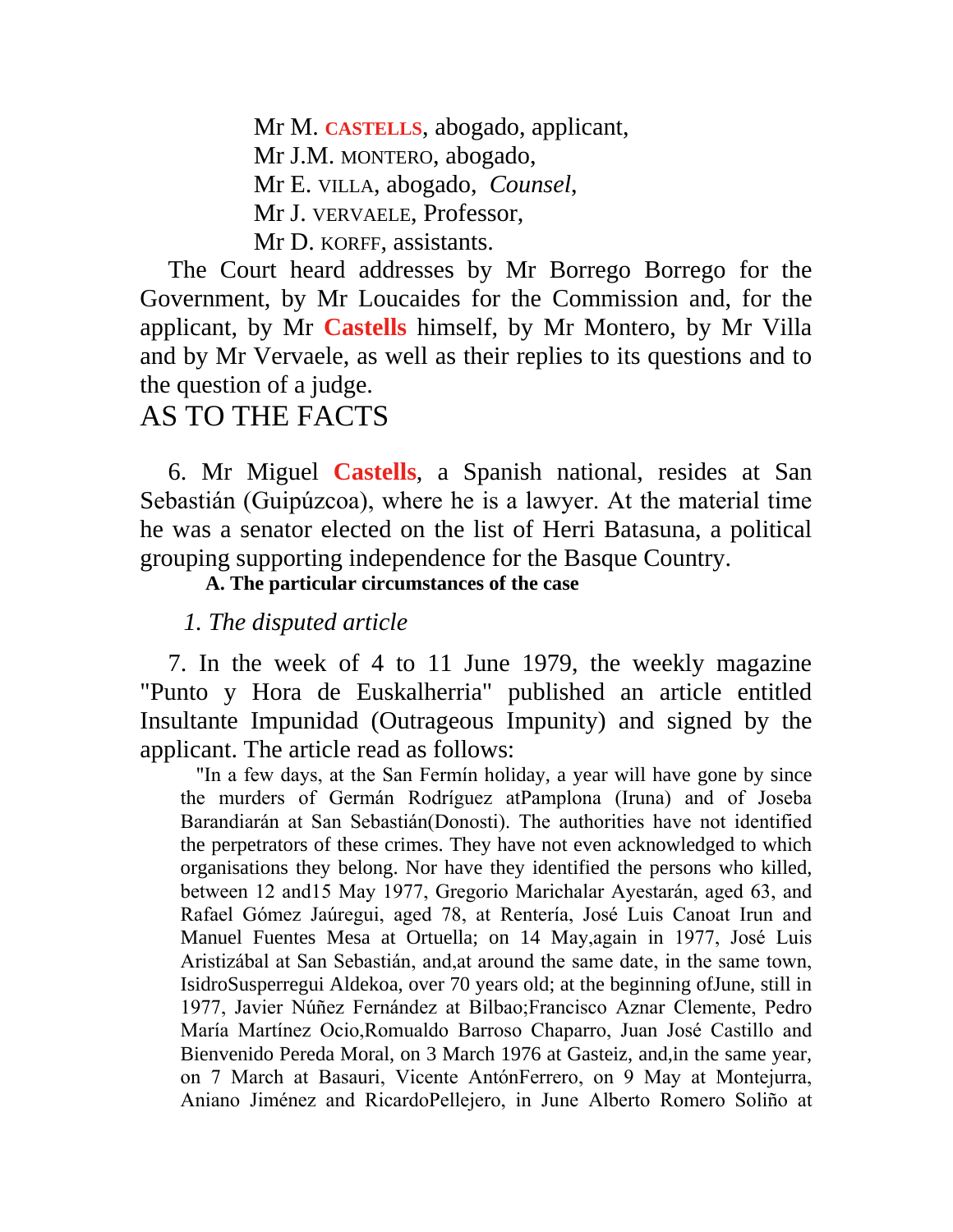Eibar, in September Jesús María Zabala at Fuenterrabía, in November Santiago Navas and José Javier Nuin at Santesteban and on10 July Normi Menchaka at Santurce; José Emilio Fernández Pérez, 16 years old, and Felipe Carro Flores, 15 years old, on 24 July and 25 July 1978, one at Apatomonasterio and the other at Sestao. I only mention the dead ones and the list is far from being exhaustive. These are only examples. Not one, I repeat, not one of the murders, of the interminable list of fascist murders carried out in the Basque Country (Euzkadi), has shown the slightest sign of being cleared up by the authorities. Will the individuals who assassinated Emilia Larrea, Roberto Aramburu, JosemariIturrioz, Agurtzane Arregui, Argala, José Ramon Ansa and Gladys del Estal, the most recent murders, be identified? And when I say most recent I should specify the date -9 June 1979 - because tomorrow there will be others.

And there remain the hundreds of cases, for there are hundreds of them, in which people burst in, pistols at the ready, to the bars of the villages and the suburbs (Amorebieta, Durango, Eguía, Loyola, etc.) or simply run through the streets wounding and beating up everyone they come across; the bombs left in popular meeting places(Punto y Hora, Bordatxo, Alay Bar, Santi Bar, Askatasunaetc.) or in cars, attacks whose survivors suffer the consequences for life etc.

The perpetrators of these crimes act, continue to work and remain in posts of responsibility, with total impunity. No warrant has been issued for their arrest. The description of the persons who carried out these acts has been neither drawn up or published; nor have there been any lists of suspects in the newspapers, or photokit pictures, and, far less, rewards offered to the public, or arrests, or inspections or searches of their homes. The public's help has not been sought through the media, as has happened in other cases. Indeed it is significant that such help is not even accepted in connection with these crimes. No link has been established, there have been no official communiqués full of explicit accusations and reprobation inthe press, as in other cases.

The right-wing, who are in power, have all the means at their disposal (police, courts and prisons) to seek out and punish the perpetrators of so many crimes. But don't worry, the right will not seek itself out.

Extreme right-wing organisations? Before Franco's death no one in the Basque Country thought that it was possible to secure the arrest or conviction for "unlawful association" of a single member, and far less one of the leaders, of the "Triple A", of the "Batallón Vasco-Español", of the "Batallón Guezalaga", of the ATE, of the Adolf Hitler commando, of the Francisco Franco commando, ofthe Mussolini commando, of the New Order, of Omega, of the"Movimiento Social Español", of "Acción Nacional Española"or of the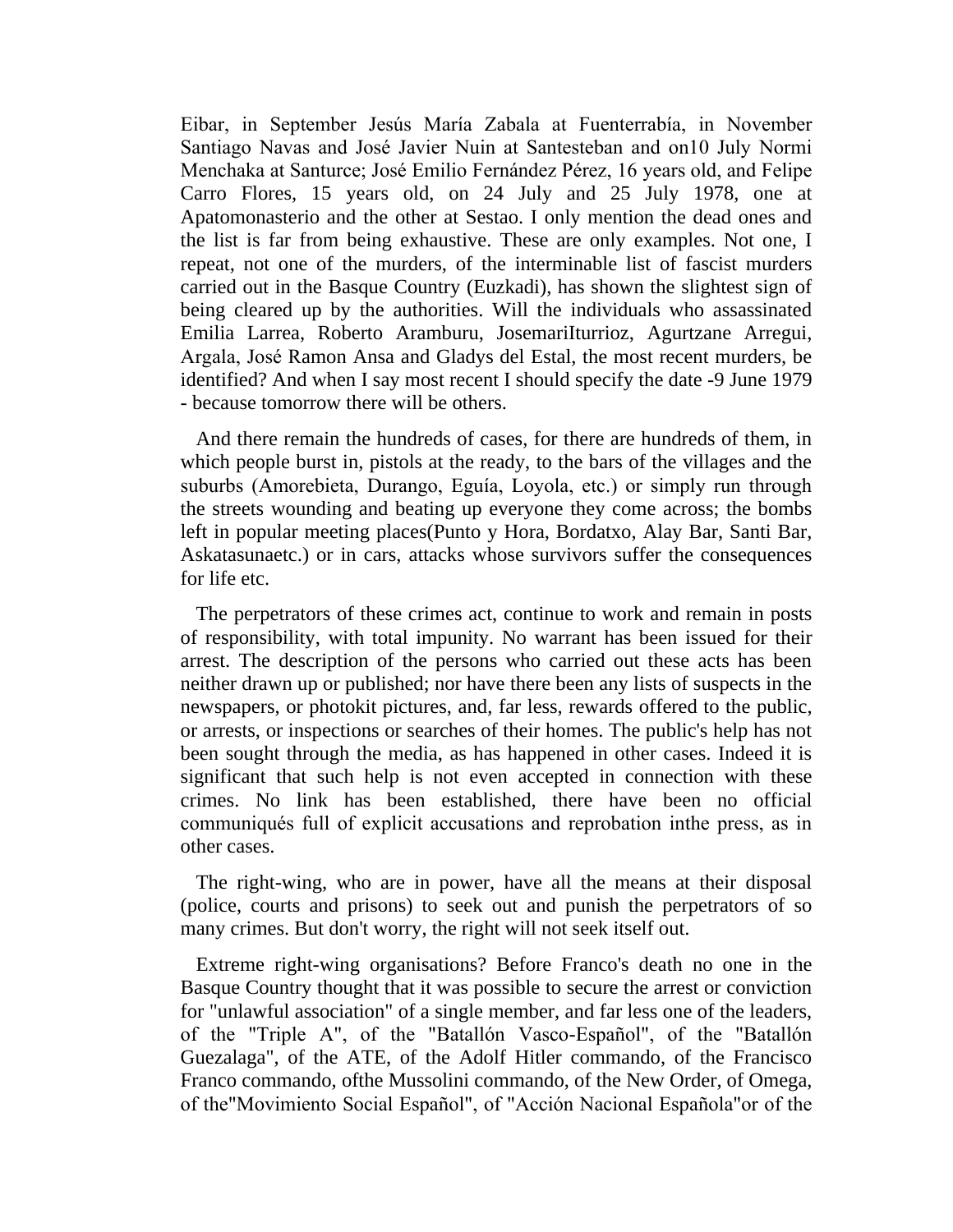"Guerrilleros de Cristo Rey". No one can believe it now either.

"ETA" members held as prisoners? Hundreds of them havebeen to prison. Persons suspected of being members of "ETA"? Thousands of them have been detained in police stations. Sympathisers? One could go on with the list forever. Yet not a single leader or member of the Triple A has been bothered.

Those responsible for public order and criminal prosecutions are the same today as they were before. And here in the Basque Country nothing has changed as far as impunity and questions of liability are concerned.

The period when Ibanez Freire was Director General of the Civil Guard, and Fraga was Minister of the Interior, wasalso a time when there was a great increase in so-called extreme right-wing activities in the Basque Country. The same phenomenon, the same coincidences are recurring now.

The increase in the activities of groups free to act asthey will is generally accompanied in the Basque Country byan increase in the strength of the security forces.

These commandos, because we have to call them something, seem totally at home in the Basque Country, in the middle of a community completely hostile to them. This is too inexplicable for there not to be an obvious explanation. They have precise information to carry out their attacks, often more detailed than that available to local people.

They have substantial files which are kept up to date. They have a considerable supply of weapons and of money. They have unlimited material and resources and operate with complete impunity. Considering the timing of their operations and the conditions in which they are carried out it can be said that they are guaranteed legal immunity in advance. Forbidding people to see this is futile.

This is important to the people. In the Basque Country it is more important than all the provisional schemes for self-government, democratic consensus and other meaningless or abstract nonsense, because it is a visible, tangible reality which confronts people on a daily basis.

Frankly, I do not believe that the fascist associations which I cited earlier have any independent existence, outside the State apparatus. In other words I do not believe that they actually exist. Despite all these different badges, it is always the same people.

Behind these acts there can only be the Government, the party of the Government and their personnel. We know that they are increasingly going to use as a political instrument the ruthless hunting down of Basque dissidents and their physical elimination. If they want to be so lacking in a sense of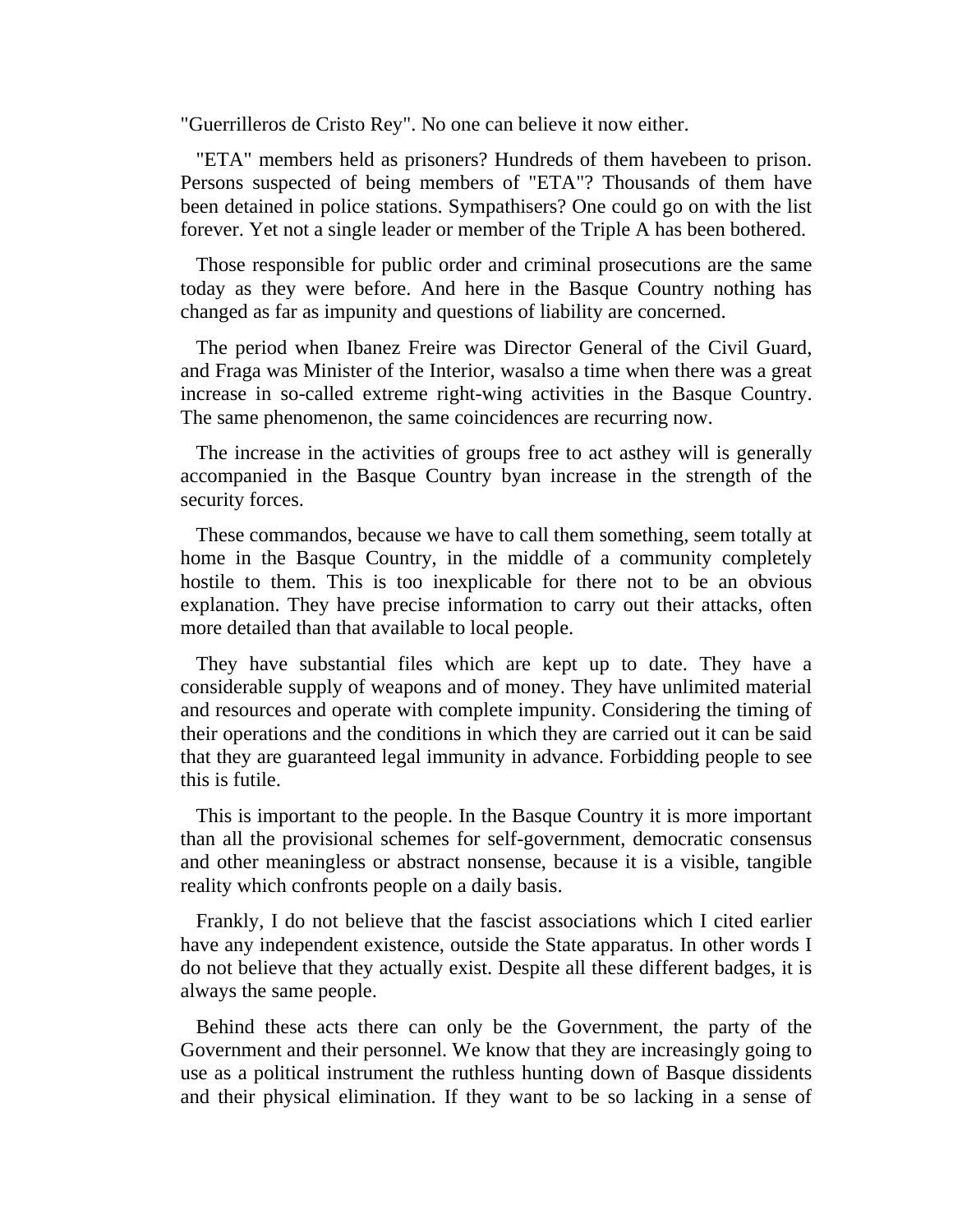political vision that's their problem! But for the sake of the next victim from our people, those responsible must be identified right away with maximum publicity."

## *2. The criminal proceedings against the applicant*

## **(a) The judicial investigation**

8. On 3 July 1979 the prosecuting authorities instituted criminal proceedings against Mr **Castells** for insulting the Government (Article 161 of the Criminal Code; see paragraph 20 below). The court with competence for the investigation procedure, the Supreme Court, requested the Senate to withdraw the applicant's parliamentary immunity, which it did by a majority on 27 May 1981.

9. On 7 July 1981 the Supreme Court charged the applicant with having proffered serious insults against the Government and civil servants (Articles 161 para. 1 and 242 of the Criminal Code). It further ordered his detention on remand, taking into account the sentences laid down for the offences in question (six to twelve years' imprisonment; see paragraph 20 below), but allowed his release on bail in view of his status as a senator and the "lack of alarm" (falta de alarma) caused by the alleged offences.

On 28 September 1981 the court varied its previous decision. It allowed the applicant's provisional release subject solely to the obligation to report to the judge at regular intervals. In addition to the circumstances already cited, it stressed that, during his questioning, Mr **Castells** had shown a co-operative attitude and had declared that his article had been intended merely as a political denunciation and not to insult or threaten the Government or its members.

10. On 12 December 1981 the applicant's defence counsel challenged four of the five members of the relevant division of the Supreme Court. It was submitted that their political convictions and the posts which they had held under the previous political regime disqualified them from hearing a case concerning the freedom of opinion of an individual who, like the applicant, had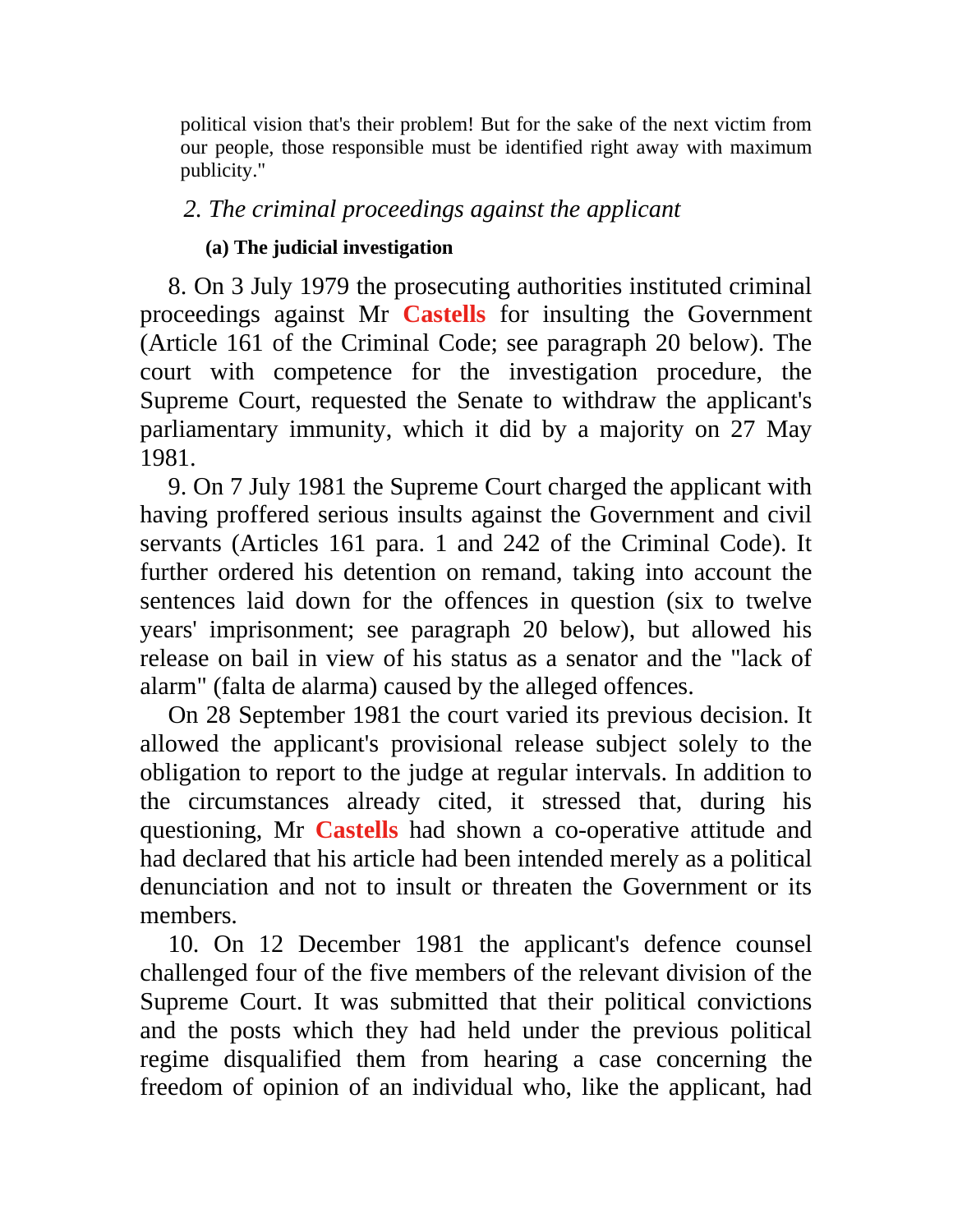been a notorious opponent of the regime in question. They relied on Article 54 para. 9 of the Code of Criminal Procedure.

After several interlocutory applications, including one which resulted in a decision of the Constitutional Court on 12 July 1982 enjoining the Supreme Court to find the challenge admissible, the latter court, sitting in plenary session, dismissed the challenge on its merits on 11 January 1983. The Supreme Court took the view that although the judges had indeed sat in the Criminal Division of the Supreme Court under the previous political regime and one of them had, from 1966 to 1968, been the presiding judge in the Public Order Court, they had at that time merely applied the legislation in force.

On 4 May 1983 the Constitutional Court dismissed an appeal (amparo) which Mr **Castells** had lodged alleging a violation of Article 24 para. 2 of the Constitution (right to an impartial tribunal). It found that the fact that the judges in question might have political convictions differing from those of the applicant could not be regarded as being of direct or indirect relevance (interés directo o indirecto) to the solution of the dispute within the meaning of Article 54 para. 9 of the Code of Criminal Procedure.

11. In the meantime the investigation of the case had progressed. On 3 February 1982 the public prosecutor had concluded that the facts constituted an offence of proffering serious insults against the Government and demanded a prison sentence of six years and a day.

In their memorial (conclusiones provisionales) of 2 April 1982, the defence lawyers contended that the disputed article contained accurate information and did not express the accused's personal opinion, but the views of the general public. They offered to adduce evidence to establish the truth of the information. In particular they suggested that the competent authorities should produce reports on any police inquiries, detentions, prosecutions or other measures undertaken against the members of the extreme right-wing groups responsible for the attacks denounced in the article; as the facts reported were common knowledge they could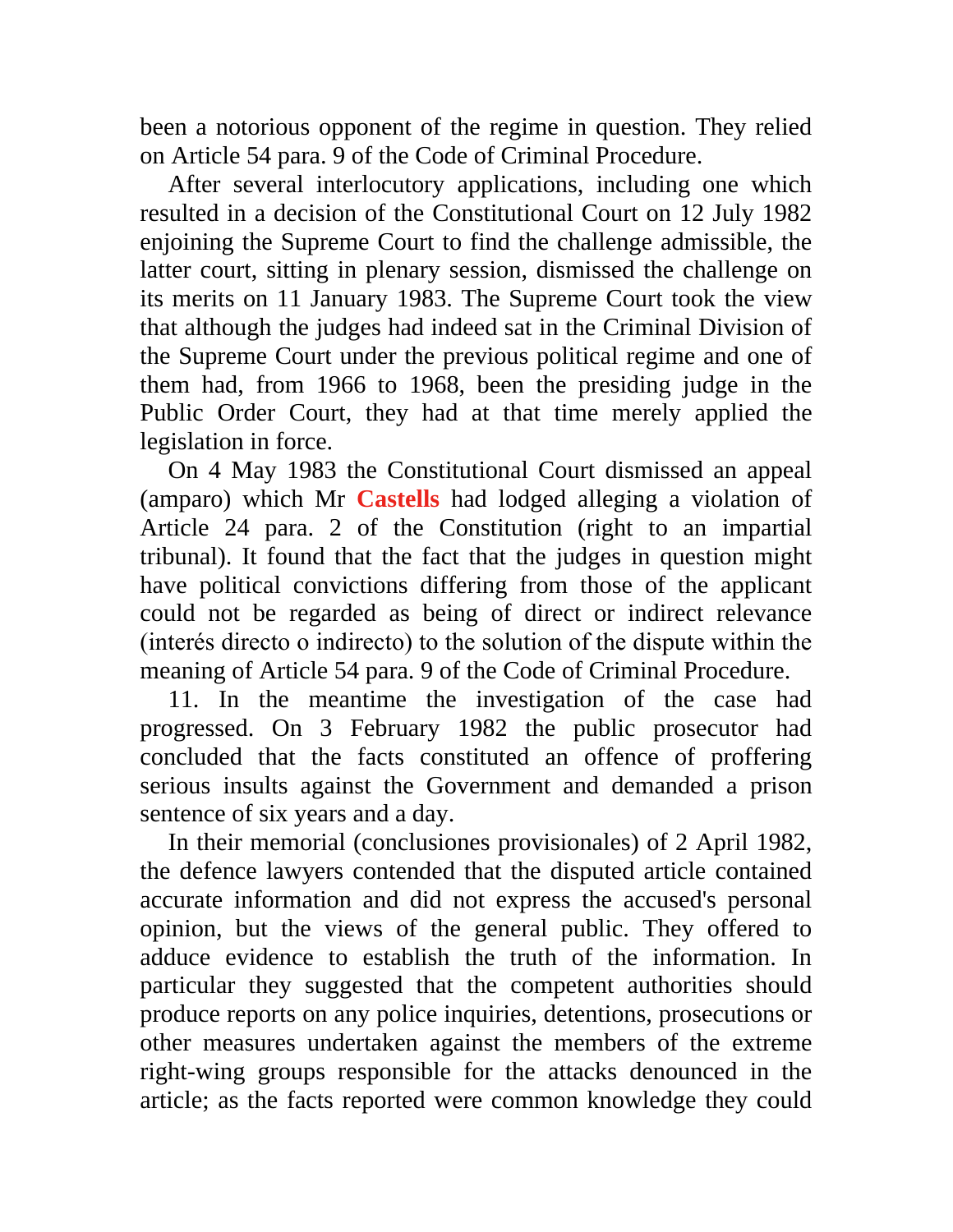not be said to be insulting. In addition, the defence lawyers requested that evidence be taken from fifty-two witnesses, including members of the Belgian, Italian, French, English, Irish and Danish parliaments and of the European Parliament, on the matter of parliamentary practice regarding the freedom of political criticism; they argued that the accused had acted in his capacity as an elected representative and in conformity with the obligations attaching thereto.

12. By decision (Auto) of 19 May 1982, the Supreme Court refused to admit the majority of the evidence put forward by the defence, on the ground that it was intended to show the truth of the information disseminated.

There were divergences in academic opinion and even in its own case-law as to whether the defence of truth (exceptio veritatis) could be pleaded in respect of insults directed at the State institutions, but the reforms of the Criminal Code then under way clarified the question: those institutions fell outside the scope of that defence and Article 461 of the Criminal Code (see paragraph 21 below) authorised it only where civil servants were involved. The evidence which the defence proposed to adduce was not therefore admissible in the proceedings pending, without prejudice to the possibility available to the accused of instituting criminal proceedings as he considered fit.

Mr **Castells** filed an appeal (recurso de súplica), but on 16 June 1982 the Supreme Court confirmed its decision on the ground that the accuracy of the information was not decisive for a charge of insulting the Government.

The applicant then filed an appeal (amparo) in the Constitutional Court, alleging that the rights of the defence had been disregarded. That court dismissed it on 10 November 1982, holding that the question could be resolved only in the light of the proceedings in their entirety and after the decision of the trial court.

**(b) The trial**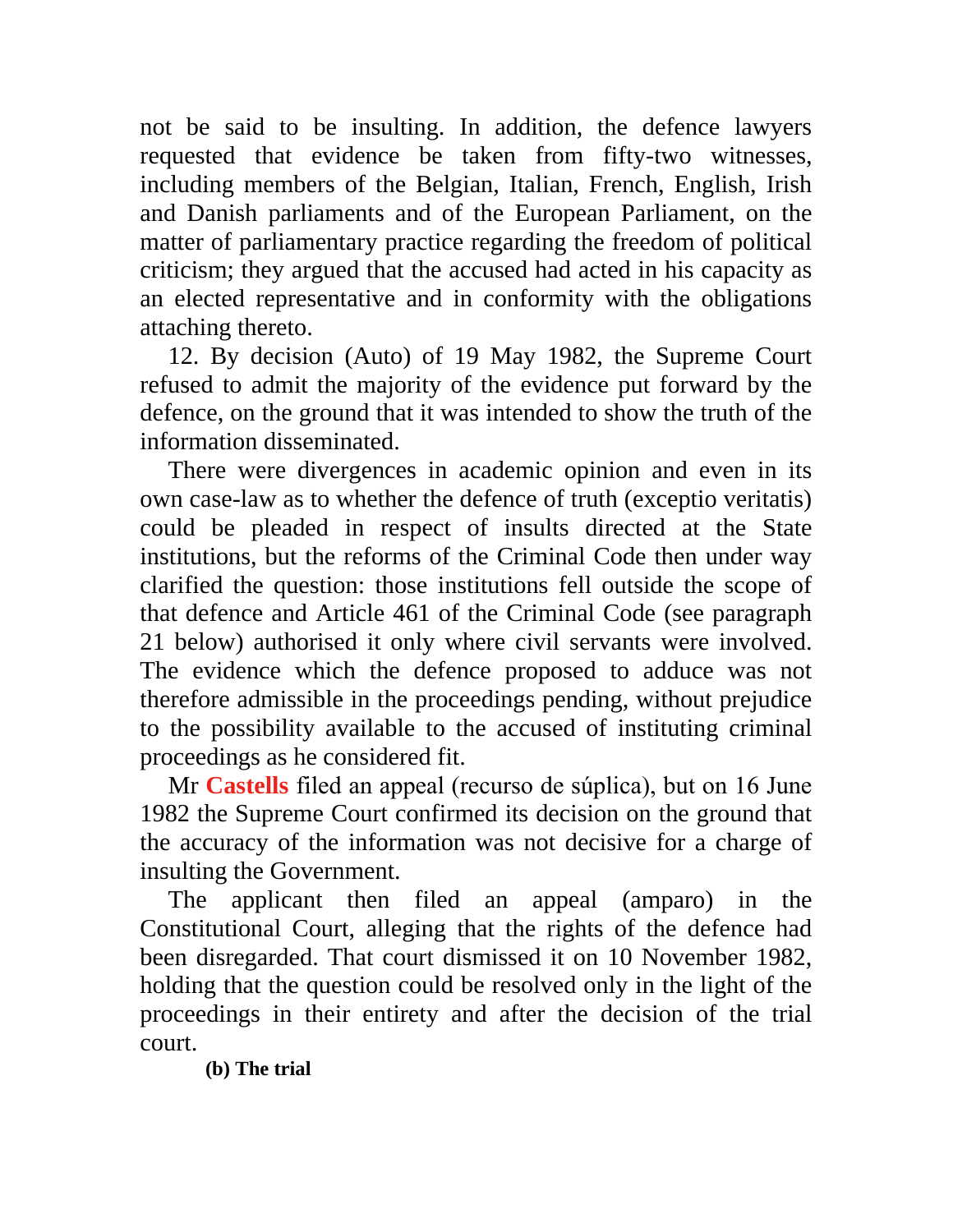13. The Criminal Division of the Supreme Court held a hearing on 27 October 1983 and gave judgment on 31 October. It sentenced the applicant to a term of imprisonment of one year and a day for proffering insults of a less serious kind (menos graves) against the Government; as an accessory penalty he was also disqualified for the same period from holding any public office and exercising a profession and ordered to pay costs.

It found in the first place, with regard to the objective element of the offence, that the expressions used in the article were sufficiently strong to damage the reputation of the injured parties and to reveal an attitude of contempt. As far as the subjective element was concerned, it considered that, as a senator, Mr **Castells** had available to him very obvious means of expression, provided for in the Assembly's rules of procedure, through which to carry out his duties of monitoring and criticising the Government's activities; as he had failed to use these means, he could not claim to have acted on behalf of his electorate. The defence's second argument, based on the aim of political criticism (animus criticandi), did not remove its defamatory purpose (animus injuriandi), but reduced the importance thereof. In the case under examination, the insults proffered with the aim of political criticism had exceeded the permissible limits of such criticism and attacked the Government's honour. It was therefore preferable to apply Article 162 of the Criminal Code, which provided for the offence of proffering less serious insults against the Government, rather than Article 161. On the question of the constitutional right to freedom of expression (Article 20 of the Constitution; see paragraph 19 below) there were limits to that right, in particular in relation to the right to honour and to a private life and the right to control use of one's likeness. Furthermore, the fact that the insult appeared in a press article suggested that it was the fruit of a more complicated intellectual process and a degree of reasoning which made it more clear and precise.

Finally, the Supreme Court confirmed its decision of 19 May 1982 regarding the admissibility of the defence of truth.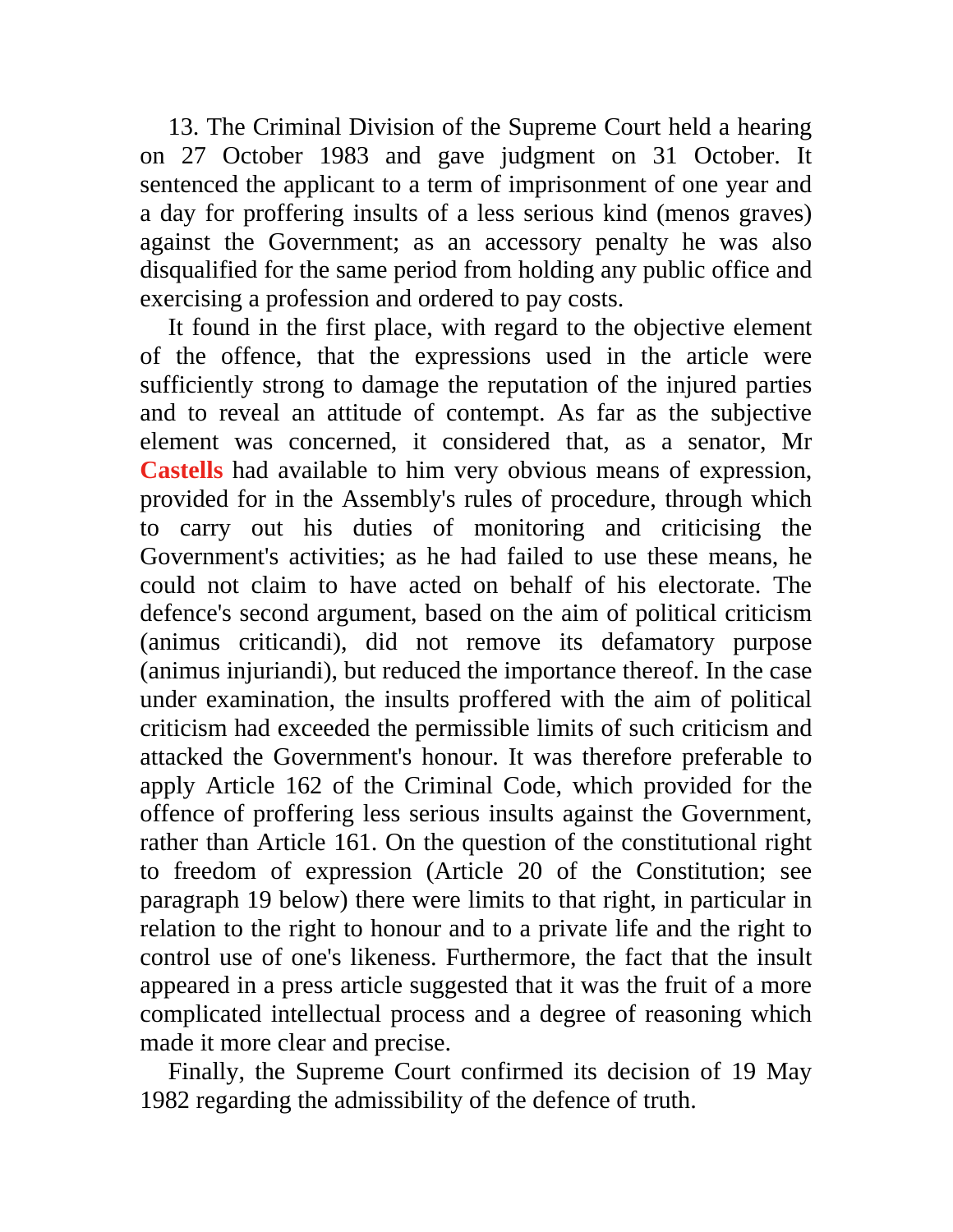The applicant again indicated in the Supreme Court his intention of filing an appeal (amparo) against the judgment, relying inter alia on Articles 14, 20, 23 and 24 of the Constitution. He lodged his appeal on 22 November 1983.

14. On 6 December 1983 the Supreme Court, having regard to the circumstances of the case, stayed for two years the enforcement of the prison sentence (Article 93 of the Criminal Code), but left in place the accessory penalty. The enforcement of the latter measure was nevertheless stayed by the Constitutional Court on 22 February 1984.

*3. The appeal (amparo) to the Constitutional Court*

15. In his appeal (amparo) of 22 November 1983, Mr **Castells** complained that he had not been able to have the Supreme Court's judgment examined by a higher court and of the length of the proceedings.

He maintained further that the court had violated the principle of the presumption of innocence by refusing to allow him to adduce evidence. He considered it contrary to the most elementary rules of justice to convict someone - and in this case a senator - for making statements which were accurate and sufficiently important for it to be necessary to bring them to the attention of the community as a matter of urgency and in detail, without having allowed him to establish their truth.

He alleged, in addition, a breach of the principle of equality before the law (Article 14 of the Constitution), taken alone or in conjunction with the right to freedom of expression (Article 20), as other persons had published similar articles without encountering difficulties. Furthermore, he claimed that he had been the victim of a violation of his right to formulate political criticism, which he argued was inherent in Article 23 as it applied to him in his capacity as a senator. According to him, that provision, which guarantees the right to participate in public affairs, entitled him to carry out his parliamentary duties of scrutiny through any organ or means generally available.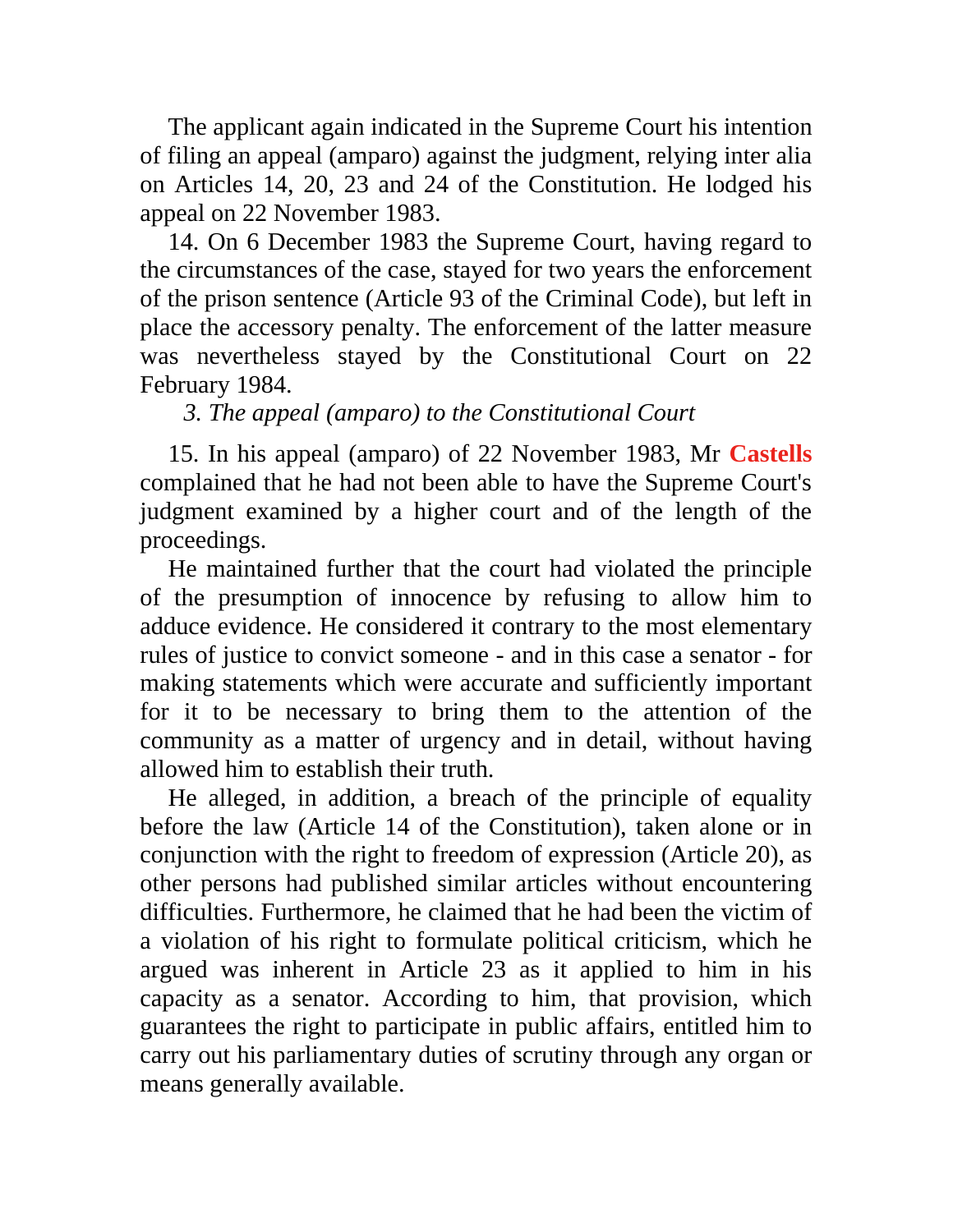The applicant made a further reference to Article 20 of the Constitution in the summary of his complaints (suplico).

16. In his observations of 22 March 1984, the public prosecutor noted that Article 14 guaranteed equality before the law and not equality outside the law. As regards the complaint based on Article 23, it overlapped with the preceding complaint or was based on a misunderstanding: clearly a member of parliament did not carry out his duties only in the assembly, but outside it he did not enjoy any immunity; although he could, like any citizen, criticise the action of the Government, he should not forget that the freedom of expression had its limits, fixed by the Constitution.

For his part, Mr **Castells**, by a letter of 21 May 1984, again offered to prove the truth of his statements, because that demonstrated "the violation by the contested judgment of the right to `receive and communicate true information by any means of dissemination', referred to in Article 20 of the Constitution". He also mentioned this right in his appeal (recurso de súplica) against the rejection of this offer by the Constitutional Court (20 July 1984) and in his observations of 21 February 1985.

17. The Constitutional Court dismissed the appeal on 10 April 1985.

In summarising the applicant's complaints at point 2 of the "As to the Law" part of its judgment, it took together, like the public prosecutor, those relating to Articles 14 and 23, without referring to Article 20: alleged violation of the right to equality before the law, guaranteed under Article 14 taken alone or in conjunction with Article 23, inasmuch as the contested decision restricted the powers of monitoring, scrutiny and criticism of a senator.

At point 6 it stated that parliamentary privileges were to be interpreted strictly as otherwise they could become instruments for infringing the rights of others; they lapsed when their holder had acted as a mere citizen, even in his capacity as a politician.

At points 9 and 10 it considered the central issue: the right to rely on relevant evidence in presenting the defence case, and in particular to plead the defence of truth in respect of an offence of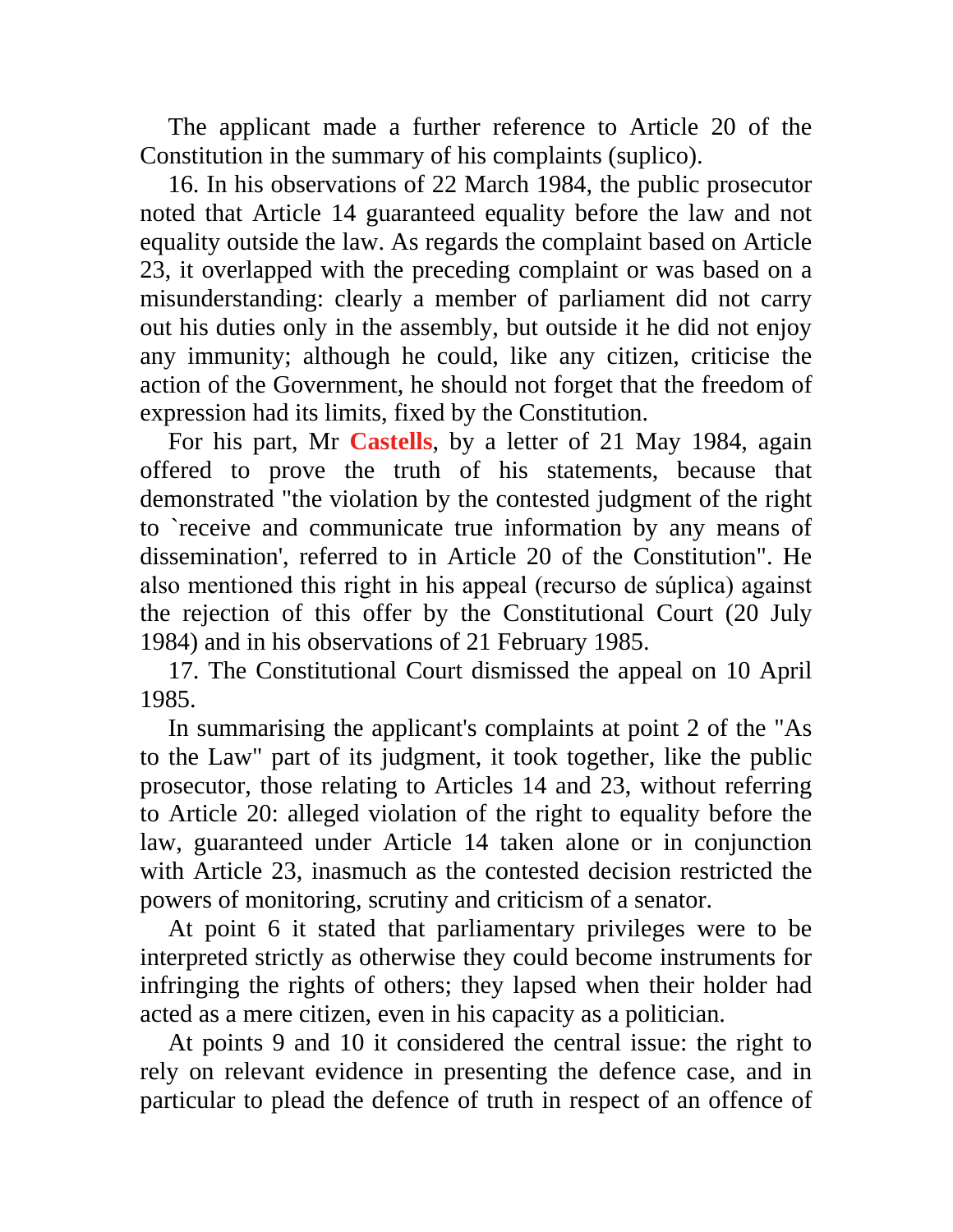### the type in question. The court noted in this connection:

"In order to assess whether evidence which it is sought to adduce is relevant, it is necessary to establish a link between that evidence and the thema decidendi, which must first be determined on the basis of the parties' allegations. Except in the case of facts which are manifest or common knowledge, the court must not intervene in this regard, otherwise it will prejudge the merits, if only in part ... . It is preferable for the courts to avoid [such a preliminary assessment]; it does not however in itself infringe constitutional rights provided that the other defence rights are respected. Even though in the present case the court ought perhaps not to have anticipated its opinion on the defence of truth when assessing the relevance of the evidence, [that irregularity] therefore infringes the constitutional right to use relevant evidence - particularly where as here the decision is taken at a single level of jurisdiction - only if there has been a breach of a substantive right in issue.

 $\mathbf{r}$  "

Article 161 of the Criminal Code had given rise to criticism among academic writers because it restricted the freedom of expression. In any event, it should be read in conjunction with Article 20 which guaranteed that freedom. In this connection it had to be accepted that criminal legislation could constitute an adequate means of regulating the exercise of fundamental rights provided that it respected the essential content of the right in question. The limits of the freedoms of information and of opinion were beyond question to be found in the area of State security, which could be jeopardised by attempts to discredit democratic institutions. In conclusion the question whether the defence of truth was or was not admissible in this field was purely one of statutory interpretation and the specific application of Article 161 in the case under review was a matter falling within the exclusive jurisdiction of the Supreme Court.

18. On 1 April 1986 the Supreme Court ruled that the term of imprisonment had been definitively served. Subsequently, the record of the conviction was annulled in accordance with Article 118 of the Criminal Code. It could therefore no longer be disclosed by investigation of the applicant's criminal record unless the request came from judges or courts in connection with a new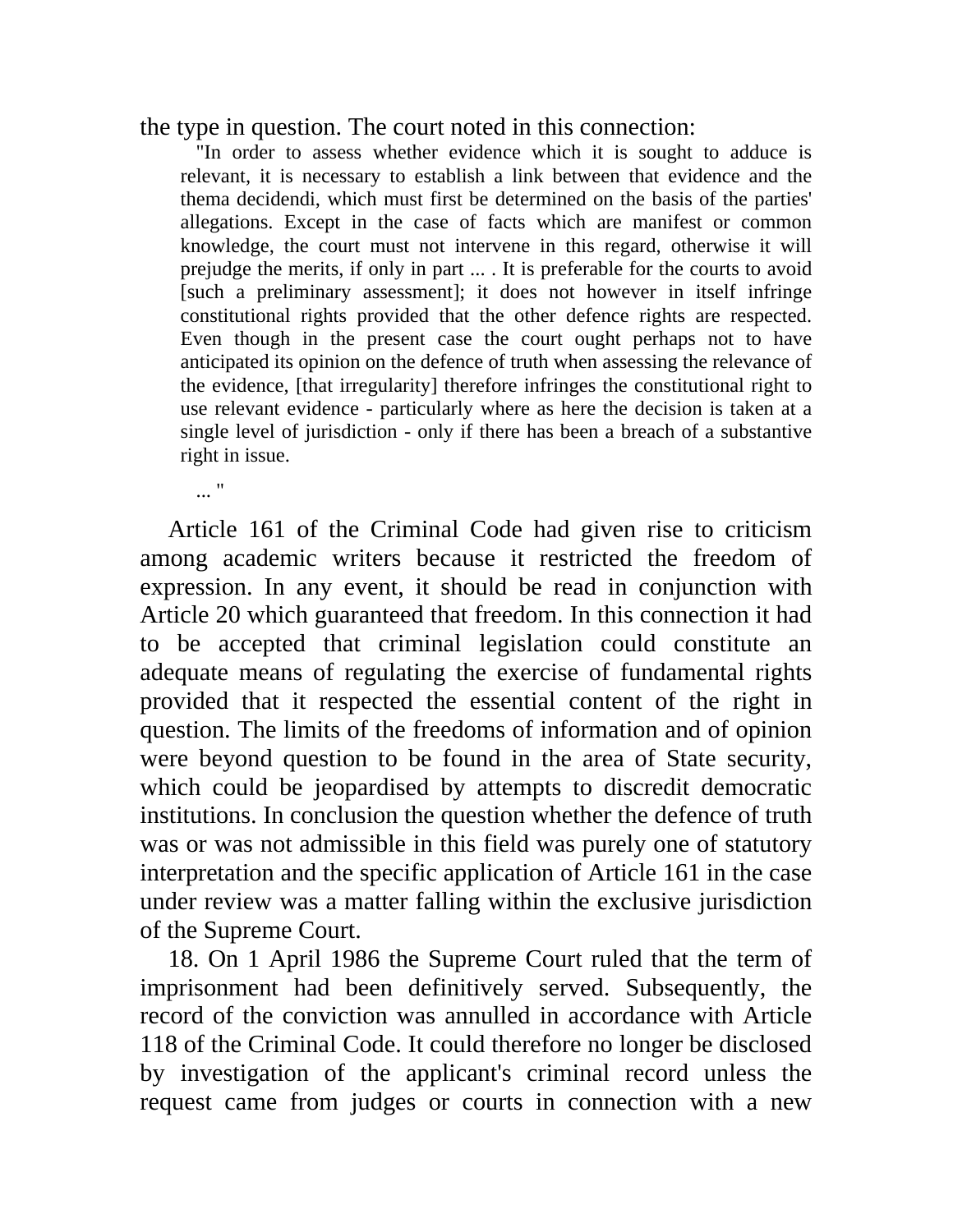criminal inquiry.

**B. Relevant legislation**

*1. Constitution of 1978*

## 19. The relevant articles of the Constitution provide as follows: **Article 14**

"All Spanish citizens are equal before the law. Any discrimination based on birth, race, sex, religion, opinion or any other condition or personal or social circumstances shall be prohibited."

#### **Article 18**

"1. The right to honour, to a private life and to a family life and the right to control use of one's likeness shall be protected.

..."

#### **Article 20**

1. The following rights shall be recognised and protected:

(a) the right freely to express and disseminate thoughts, ideas and opinions by word of mouth, in writing or by any other means of reproduction;

...

(d) the right to receive and communicate true information by any means of dissemination. The right to invoke the conscience clause and that of professional confidentiality shall be governed by statute.

2. The exercise of these rights may not be restricted by any prior censorship.

...

4. These freedoms shall be limited by respect for the rights secured in this Title, by the provisions of the implementing Acts and in particular by the right to honour and to a private life and the right to control use of one's likeness and to the protection of youth and children."

#### **Article 23**

"1. Citizens shall have the right to participate in public life directly or through their representatives freely elected at periodically held elections by universal suffrage.

..."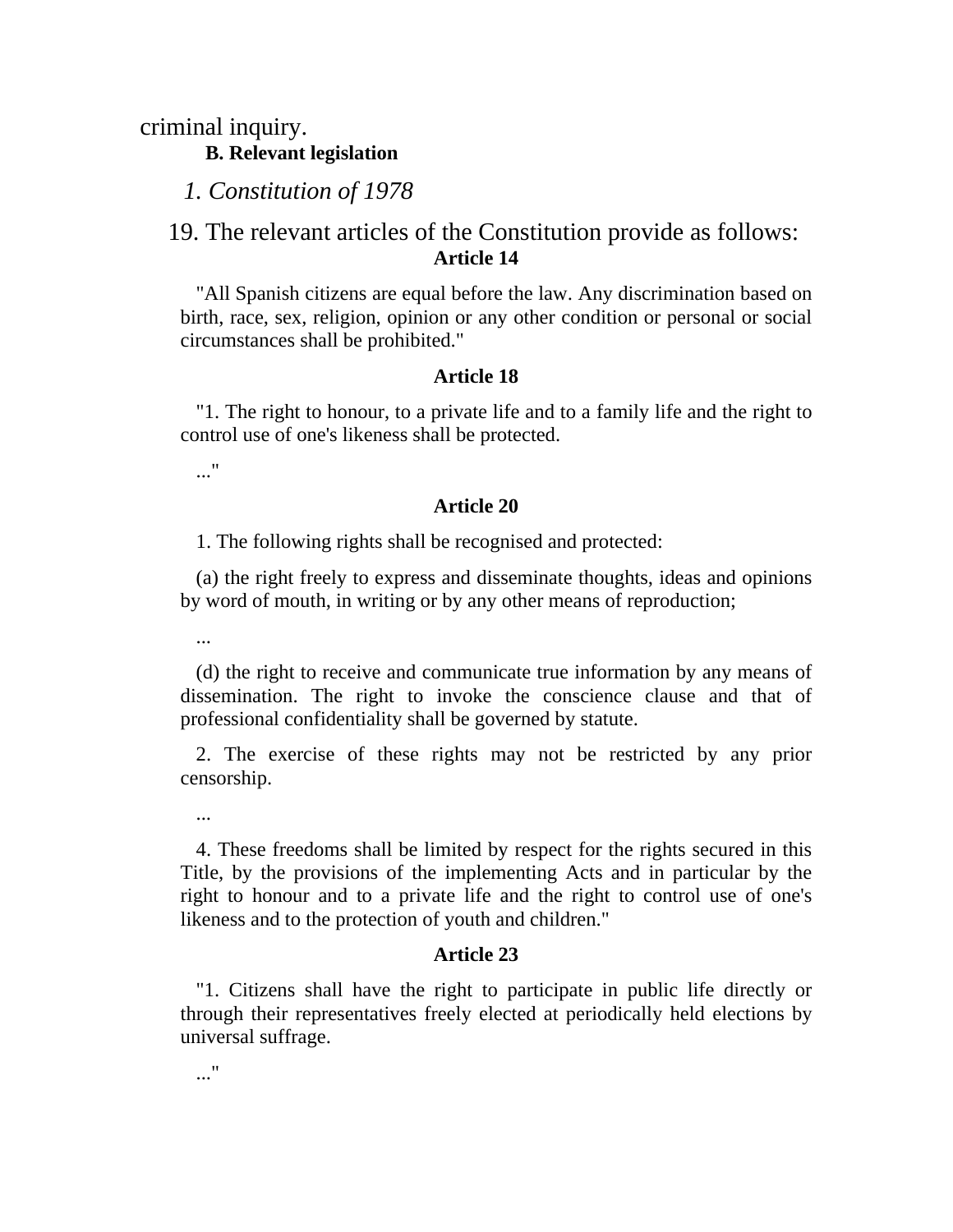### *2. The Criminal Code*

## 20. The Institutional Act 8/1983 of 25 June 1983 reformed the Criminal Code. It provides that the offences of insulting the Government shall be punishable by the following penalties: **Article 161**

"The following shall be liable to long-term prison sentences [from six years and a day to twelve years - Article 30 of the Criminal Code]:

1. Those who seriously insult, falsely accuse or threaten ... the Government ...;

2. ..."

#### **Article 162**

"When the insult or threat referred to in the preceding Article is not serious, it shall be punishable by a short- term prison sentence [from six months and a day to six years - Article 30 of the Criminal Code]."

These provisions appear in a separate chapter of the Criminal Code. The chapter in question is based on the principle of authority (decision of the Supreme Court of 19 May 1982; see paragraph 12 above) and provides for a strengthened protection for the life, freedom and honour of the senior officials of the State. The offence of falsely accusing the Government was not introduced until 1983.

21. Title X of Book II of the Criminal Code defines the offences of proffering insults and making false accusations. The latter consists of accusing a person wrongly of an offence coming within the category of those which have to be prosecuted even without a complaint (Article 453 of the Criminal Code). On the other hand, an insult is any expression or action which discredits a person or exposes him to contempt, in particular by accusing him of an offence of the kind which may be prosecuted only if a complaint is laid (Articles 457 and 458 of the Criminal Code). The practical importance of the distinction is that the defence of truth is admissible for the offence of false accusation (Article 456) but not for the offence of proffering insults, except where the insults are directed against civil servants in respect of acts relating to the performance of their duties (Article 461 of the Criminal Code).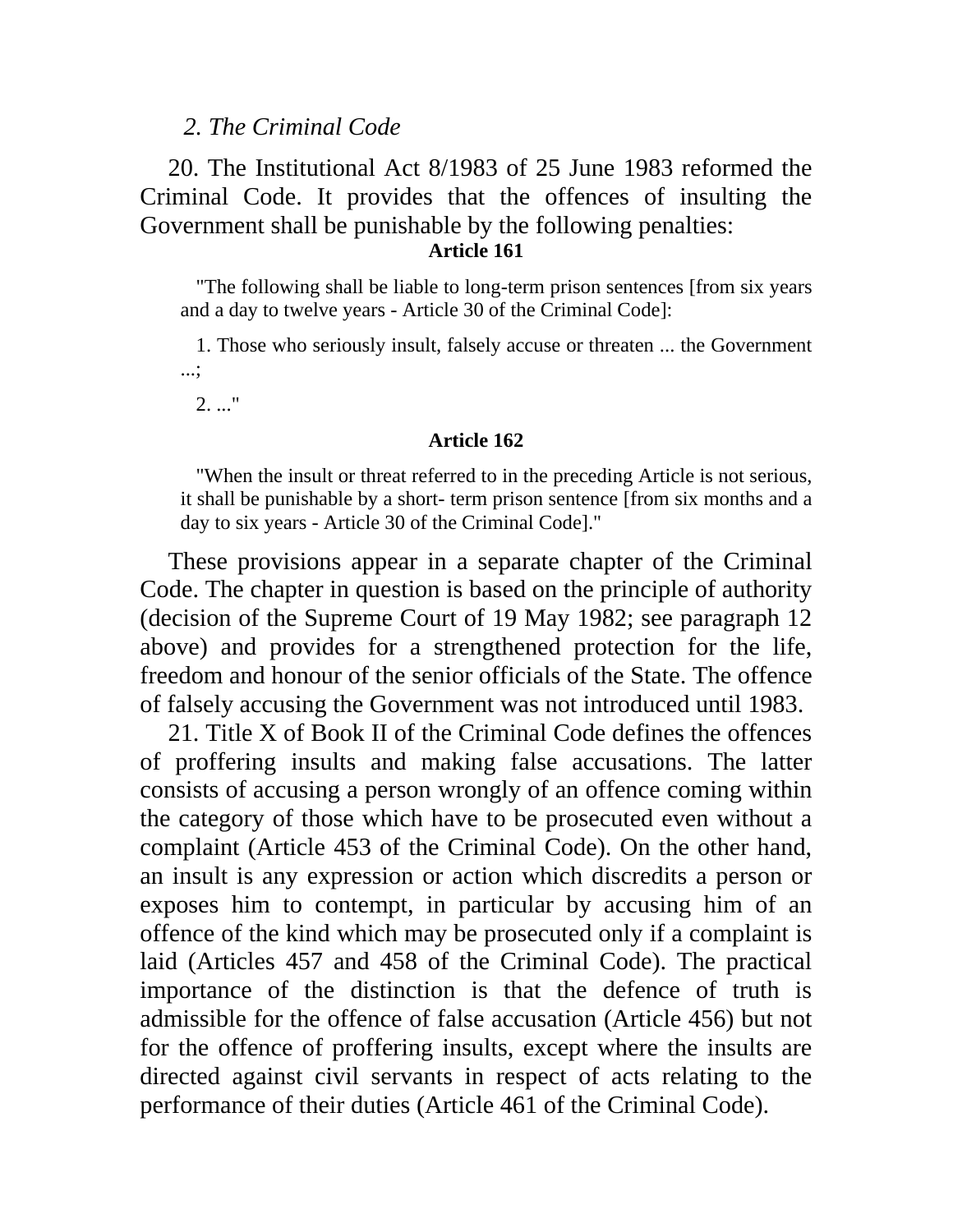By the judgment of 31 October 1983 the Supreme Court specified that the defence of truth could not be pleaded in connection with the offence of insulting one of the senior institutions of the State: in the first place no official as such was concerned and, secondly, the institutions in question enjoyed extra protection in this field under the criminal law (see paragraphs 12 and 13 above).

# PROCEEDINGS BEFORE THE COMMISSION

22. In his application of 17 September 1985 to the Commission (no. 11798/85), Mr **Castells** relied on Articles 6, 7, 10 and 14 (art. 6, art. 7, art. 10, art. 14) of the Convention.

By a partial decision of 9 May 1989, the Commission dismissed the complaints based on Articles 6 and 7 (art. 6, art. 7) as inadmissible. On 7 November 1989 it found the remainder of the application admissible. In its report of 8 January 1991 (Article 31) (art. 31), it expressed the opinion that there had been a violation of Article 10 (art. 10) (nine votes to three) and that no separate question arose under Article 14 (art. 14) (unanimously). The full text of its opinion and of the two dissenting opinions contained in the report is reproduced as an annex to this judgment .

AS TO THE LAW

## I. ALLEGED VIOLATION OF ARTICLE 10 (art. 10)

23. Mr **Castells** claimed to be a victim of a violation of his right to freedom of expression as guaranteed under Article 10 (art. 10) of the Convention, which is worded as follows:

"1. Everyone has the right to freedom of expression. This right shall include freedom to hold opinions and to receive and impart information and ideas without interference by public authority and regardless of frontiers. ...

2. The exercise of these freedoms, since it carries with it duties and responsibilities, may be subject to such formalities, conditions, restrictions or penalties as are prescribed by law and are necessary in a democratic society, in the interests of national security, territorial integrity or public safety, for the prevention of disorder or crime, for the protection of health or morals, for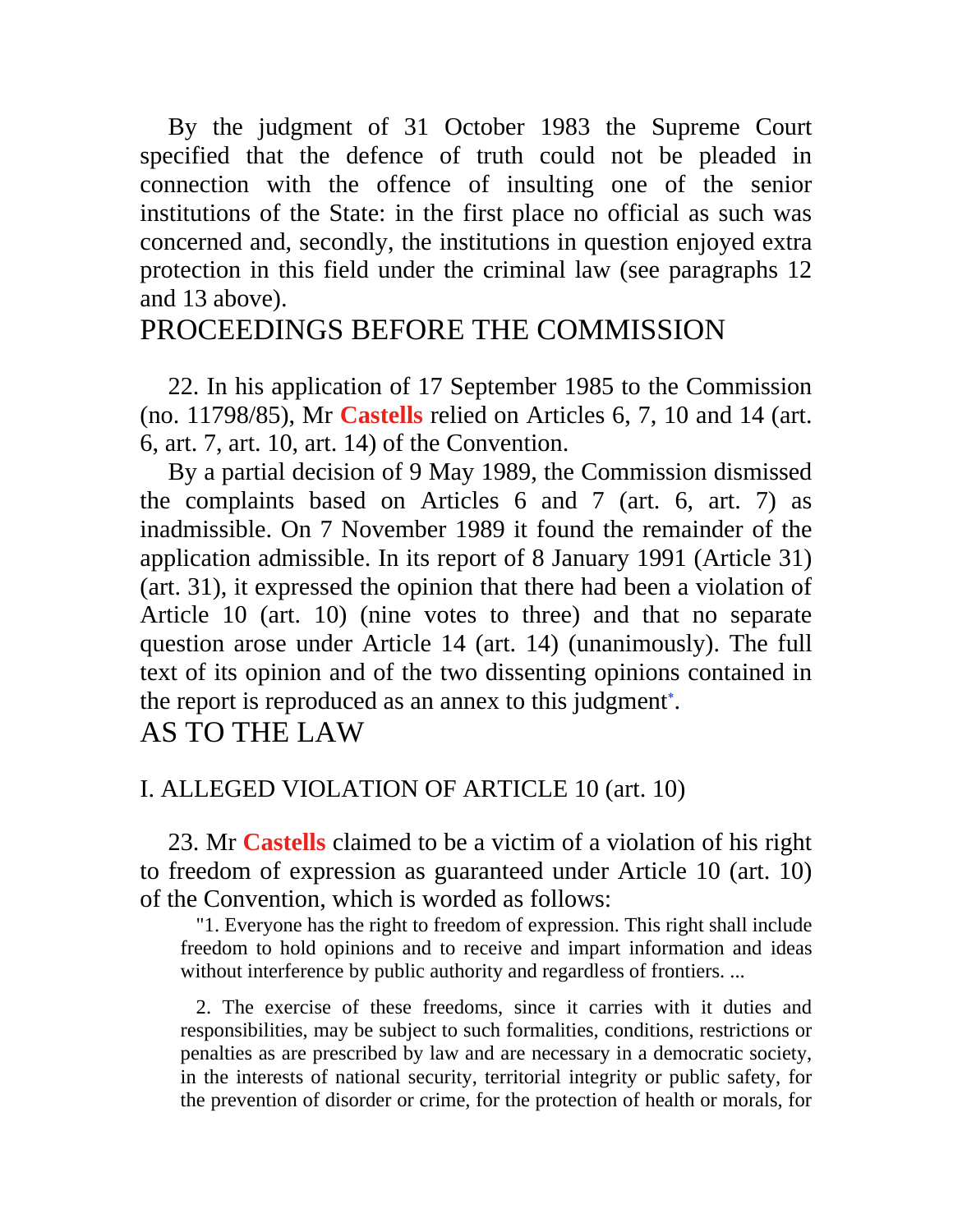the protection of the reputation or rights of others, for preventing the disclosure of information received in confidence, or for maintaining the authority and impartiality of the judiciary."

The Government contested this assertion, whereas the Commission agreed with it.

## **A. The Government's preliminary objection**

24. The Government contended, as they had done before the Commission, that the applicant had failed to exhaust his domestic remedies (Article 26 of the Convention) (art. 26). Probably "for tactical reasons", he had not specifically raised in the Constitutional Court the complaint concerning the alleged breach of the right to freedom of expression protected under Article 20 of the Constitution. In his amparo appeal he had referred to this provision only indirectly, complaining of discrimination in the exercise of that freedom; in addition, he had made no mention of Article 10 (art. 10) of the Convention or of similar provisions in other international instruments. According to the Institutional Act governing the amparo appeal procedure (no. 2/1979), he ought to have indicated clearly both the facts and the provisions allegedly infringed. It followed that Mr **Castells** had not given the Constitutional Court the opportunity to rule on the question which was now before the Court.

25. In reply the applicant maintained that he had expressly invoked Article 20 of the Constitution in the Constitutional Court. In the first place the facts set out in his amparo application established that what was at stake was a typical example of the exercise of the right to freedom of expression and showed evidently that there had been an interference. Furthermore, in the suplico he had cited, among other provisions, the article in question and in the legal argument he had alleged a violation of Article 20, taken together with Article 14 (equality before the law). It was true that he had argued on the more limited basis of the right of an elected representative to formulate political criticism, under Article 23, but it was sufficient to read point 10 of the "As to the Law" part of the judgment of 10 April 1985 to see that the problem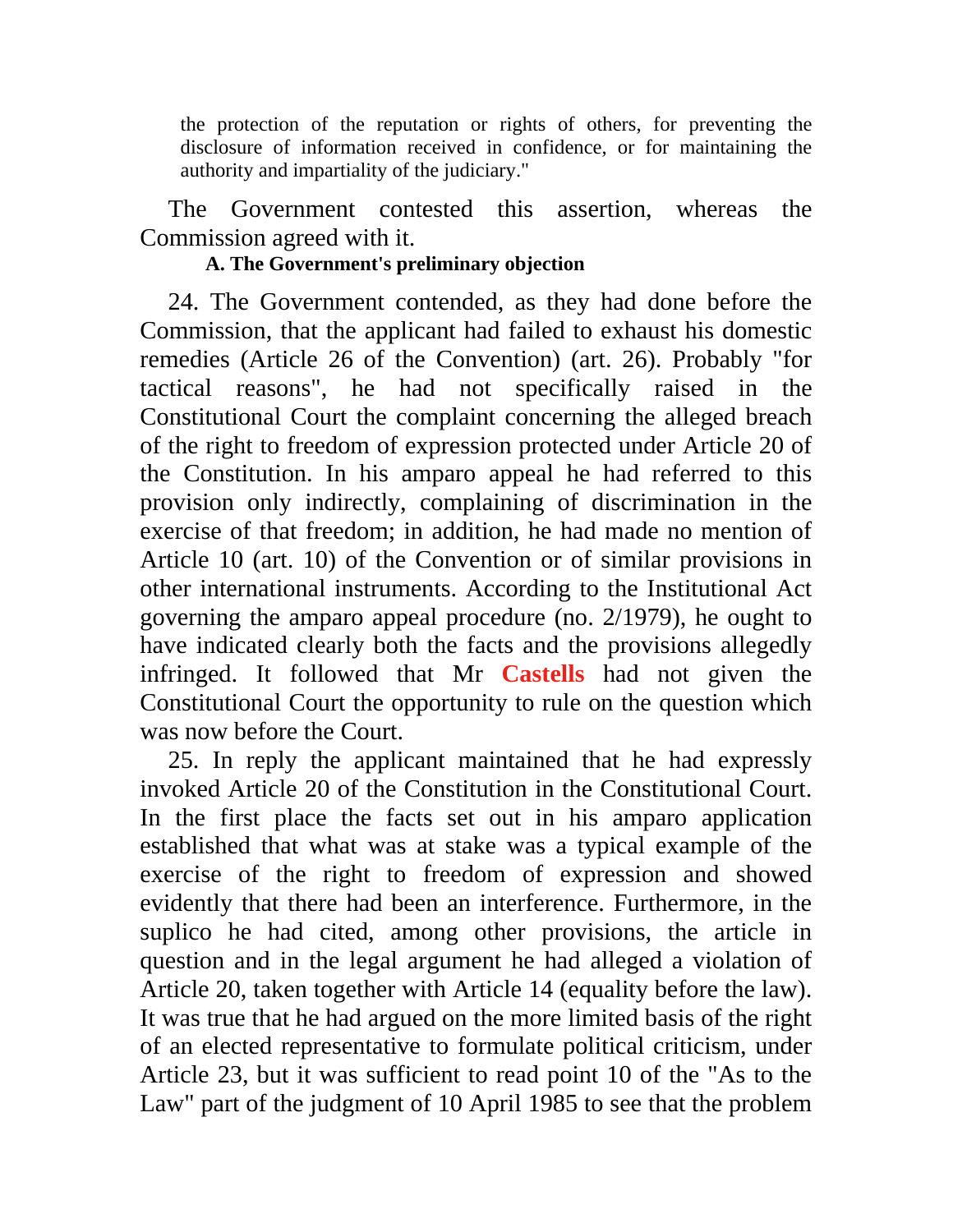had indeed been raised. In that passage the Constitutional Court examined in detail the compatibility of Article 161 of the Criminal Code, the basis for the contested prosecution and conviction, with the freedom of expression (see paragraphs 15 and 17 above).

26. While expressing its agreement with the applicant, the Commission primarily invited the Court to find that it lacked jurisdiction to entertain the objection.

27. On this point the Court confines itself to referring to its consistent case-law, confirmed most recently in its B. v. France judgment of 25 March 1992 (Series A no. 232-C, p.45, paras. 35- 36).

As regards the merits of the submission, it observes that Article 26 (art. 26) must be applied "with some degree of flexibility and without excessive formalism"; it is sufficient that "the complaints intended to be made subsequently before the Convention organs" should have been raised "at least in substance and in compliance with the formal requirements and time-limits laid down in domestic law" (see the Guzzardi v. Italy judgment of 6 November 1980, Series A no. 39, p. 26, para. 72, and the Cardot v. France judgment of 19 March 1991, Series A no. 200, p. 18, para. 34).

28. The applicant relied on Article 10 (art. 10) of the Convention in two respects: he had, he claimed, been prosecuted and convicted for making statements which were true, but whose accuracy he had been prevented from establishing; in addition, the contested article came within the sphere of the political criticism which it was the duty of any member of parliament to engage in.

29. It appears that Mr **Castells** had raised both of these points in the Supreme Court. The judgment of 31 October 1983 refused to admit the defence of truth in relation to the offence of insulting the Government and ruled that the applicant had overstepped the bounds of acceptable political criticism (see paragraph 13 above).

30. The submissions in support of the amparo appeal of 22 November 1983 made only an indirect and brief reference to Article 20 of the Constitution (see paragraph 15 above); they did however set out the complaints discussed above.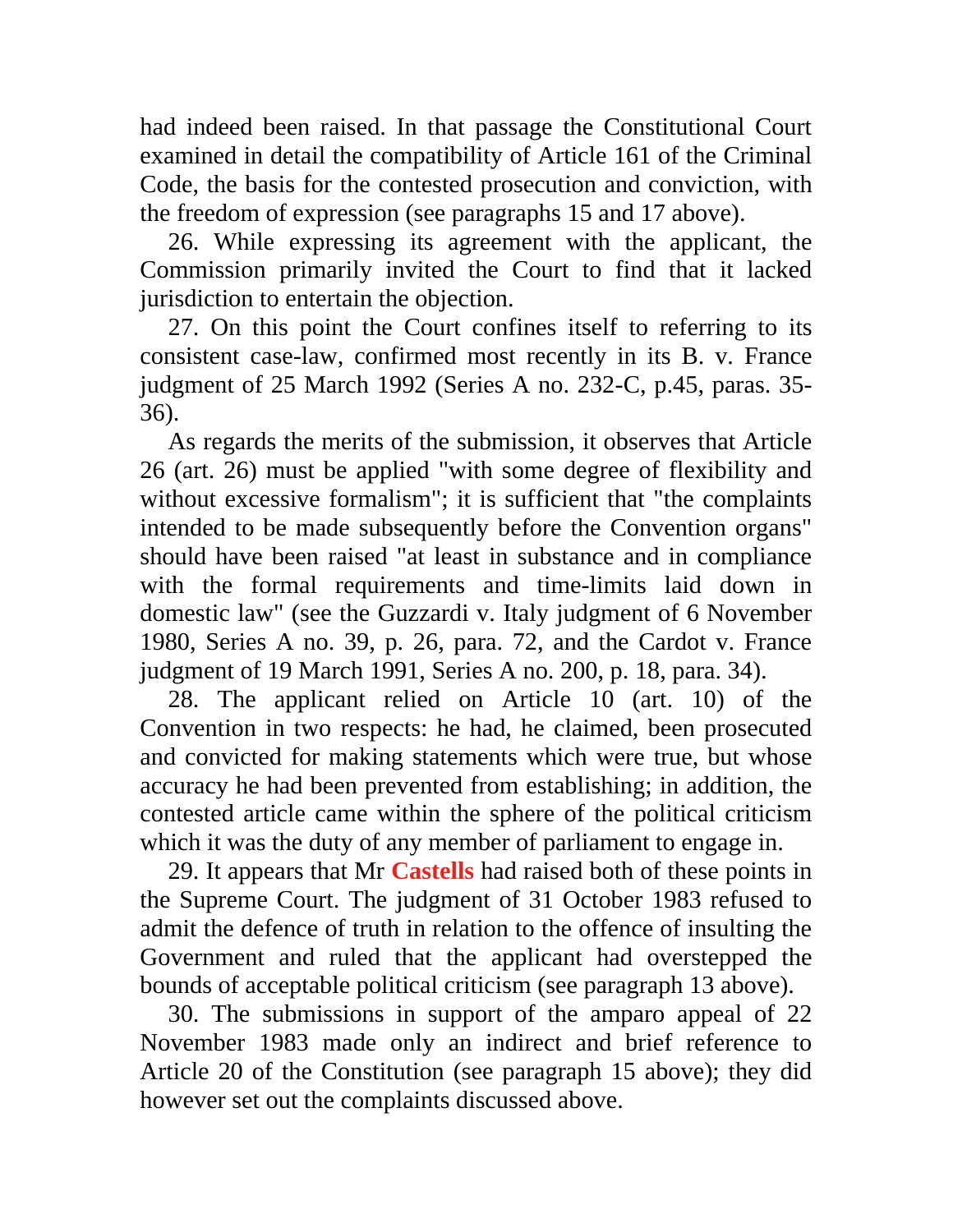While basing his case on a narrower provision, Article 23 of the Constitution, the applicant claimed the right, in his capacity as a senator, to criticise the Government's action, a right which is manifestly inherent in the freedom of expression in the specific case of elected representatives. Moreover the Constitutional Court recognised this in its summary of the complaints; it took together the complaint concerning Articles 14 and 20 and that relating to Article 23 (see paragraph 17 above).

The applicant also invoked both his right to be presumed innocent and his right to adduce evidence capable of establishing the accuracy of his statements. In so doing, he was formulating a complaint which was plainly linked to the alleged violation of Article 10 (art. 10) of the Convention. Indeed that was how the Constitutional Court construed the complaint; it joined the question of the relevance of the evidence to that of the merits of the case, namely the offence provided for in Article 161 of the Criminal Code, whose compatibility with the freedom of expression it examined (points 9 and 10 of the "As to the Law" part of the judgment of 10 April 1985; see paragraph 17 above).

31. The Court notes finally, like the Commission, that Mr **Castells** cited Article 20 of the Constitution both in his notice of the amparo appeal, filed in the Supreme Court, and in the suplico of his application of 22 November 1983 (see paragraphs 13 and 15 above). Subsequently, in a number of written communications to the Constitutional Court, he also referred, in connection with the defence of truth, to his right "to receive and communicate true information" (see paragraph 16 above).

No doubt the reason why the appeal failed in this respect is to be found in the limits which at the time the Constitutional Court set to its jurisdiction. In its view, the problem of the admissibility of the defence of truth in relation to the offence of insulting the Government raised a question of statutory interpretation rather than an issue of compliance with the Constitution, and the application of Article 161 of the Criminal Code in the case under review was exclusively a matter for the ordinary courts (see paragraph 17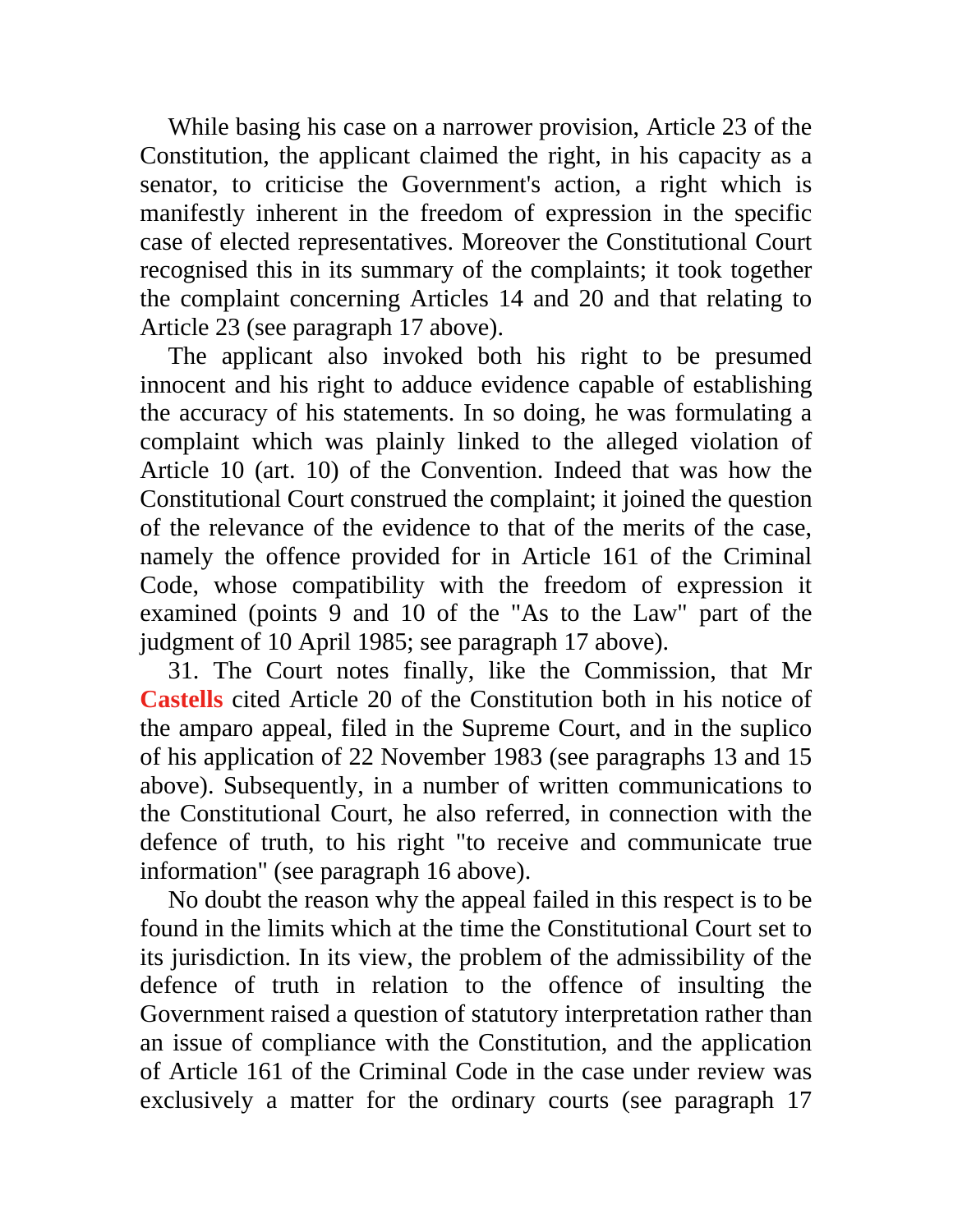above; and, mutatis mutandis, the Guzzardi v. Italy judgment, cited above, Series A no. 39, p. 27, para. 72).

32. Accordingly, the Court considers that the applicant did invoke before the Constitutional Court, "at least in substance", the complaints relating to Article 10 (art. 10) of the Convention. The objection that Mr **Castells** failed to exhaust domestic remedies must therefore be dismissed.

## **B. Merits of the complaint**

33. In Mr **Castells**'s submission, the criminal proceedings brought against him, and his subsequent conviction for insulting the Government, interfered with his freedom of expression, in particular because he was not allowed to establish the truth of the statements contained in his article.

34. The restrictions and penalties of which he complained are undeniably an "interference" with the exercise of the freedom in question. For such an interference to avoid infringing Article 10 (art. 10), it must be "prescribed by law", carried out in pursuit of one or more of the legitimate aims set out in Article 10 para. 2 (art. 10-2) and "necessary in a democratic society" in order to attain such an aim or aims.

*1. "Prescribed by law"*

35. There can be no doubt that the contested prosecution had a legal basis, namely Articles 161 and 162 of the Criminal Code. The applicant did not dispute this, but he alleged that he could not have expected that his defence of truth would be held to be inadmissible, in particular following the adoption of the 1978 Constitution. He maintained that, until 19 May 1982, the Supreme Court had never ruled on the question in relation to the offence of insulting the Government and the admissibility of such a defence for offences of this nature (Article 240) was the subject of differing opinions both among academic writers and in the case-law.

36. In the Government's contention, on the other hand, it is clear from the Spanish legislation, and in particular from Article 461 of the Criminal Code, that in the field in question the defence of truth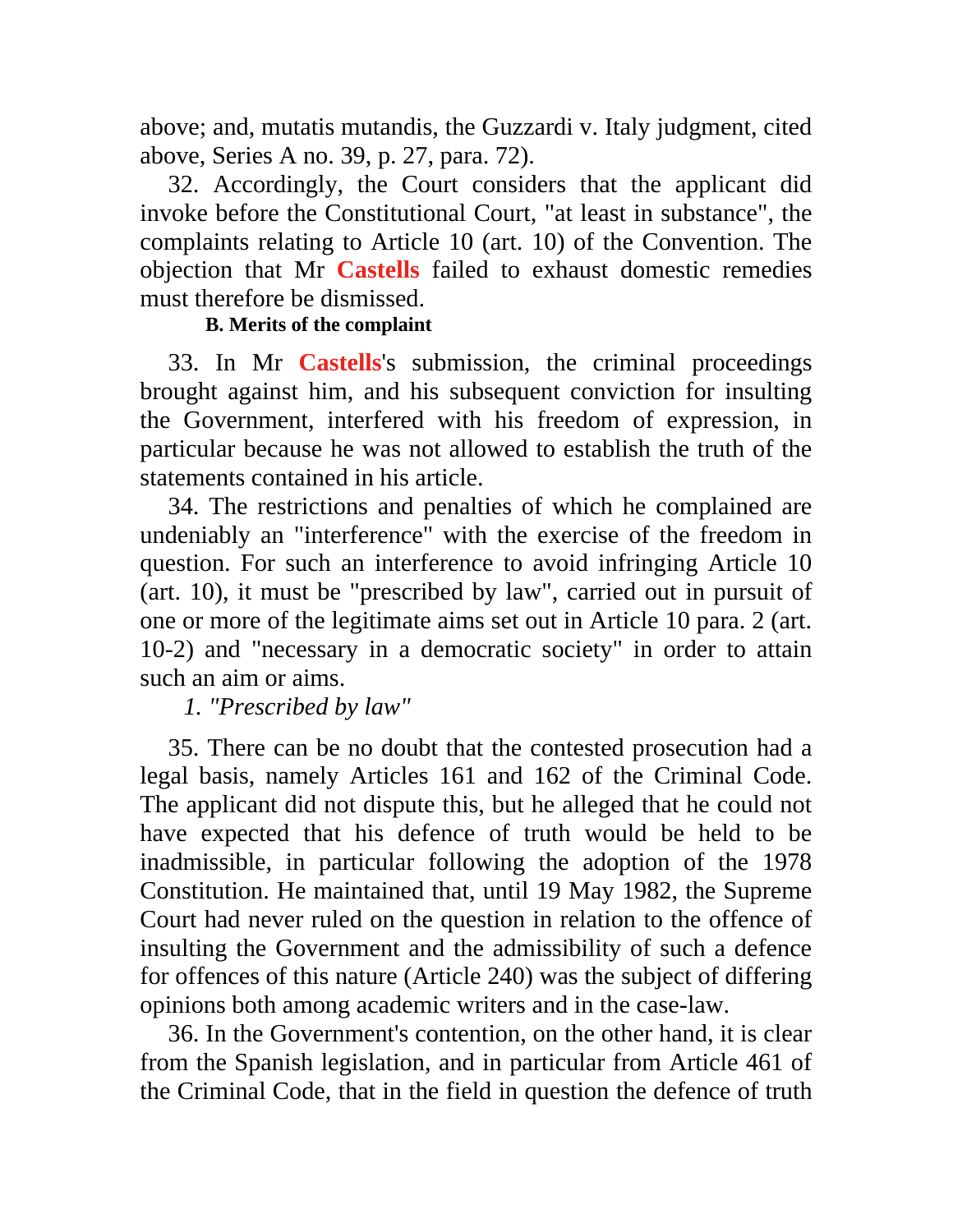is admissible only where the insults are directed against civil servants in the performance of their duties; neither before nor after 1978 had the Supreme Court ever allowed the exceptio veritatis for insults which were not directed against individuals. Mr **Castells**, however, had accused the Government as a whole.

37. In the light of the wording of Article 461 of the Criminal Code, the Court considers this interpretation to be reasonable. There was apparently no precedent - hence the hesitation shown by the Supreme Court in its decision of 19 May 1982 (see paragraph 12 above) -, but that is immaterial here: it was a text which covered in a general fashion several possible types of insult and which had inevitably to be capable of being brought into play in new situations; the above-mentioned decision confined itself to applying it to different circumstances (see, mutatis mutandis, the Observer and Guardian v. the United Kingdom judgment of 26 November 1991, Series A no. 216, pp. 27-28, para. 53).

The Court therefore finds, like the Commission, that the rules governing the contested interference were sufficiently foreseeable for the purposes of Article 10 para. 2 (art. 10-2) of the Convention.

*2. Was the aim pursued legitimate?*

38. According to the applicant, neither the charge laid against him nor his subsequent conviction pursued a legitimate aim under paragraph 2 of Article 10 (art. 10-2). The acts of which he was accused, as the Supreme Court itself admitted, had not engendered any alarm (see paragraph 9 above); in addition, it appeared from the judgment of 31 October 1983 that the object of the interference had been not to protect public order and national security, but in fact to preserve the respondent Government's honour.

39. However, in its decision of 10 April 1985 - on which the Government relied - the Constitutional Court stressed that the security of the State could be threatened by attempts to discredit democratic institutions (see paragraph 17 above). In his article Mr **Castells** did not merely describe a very serious situation, involving numerous attacks and murders in the Basque Country; he also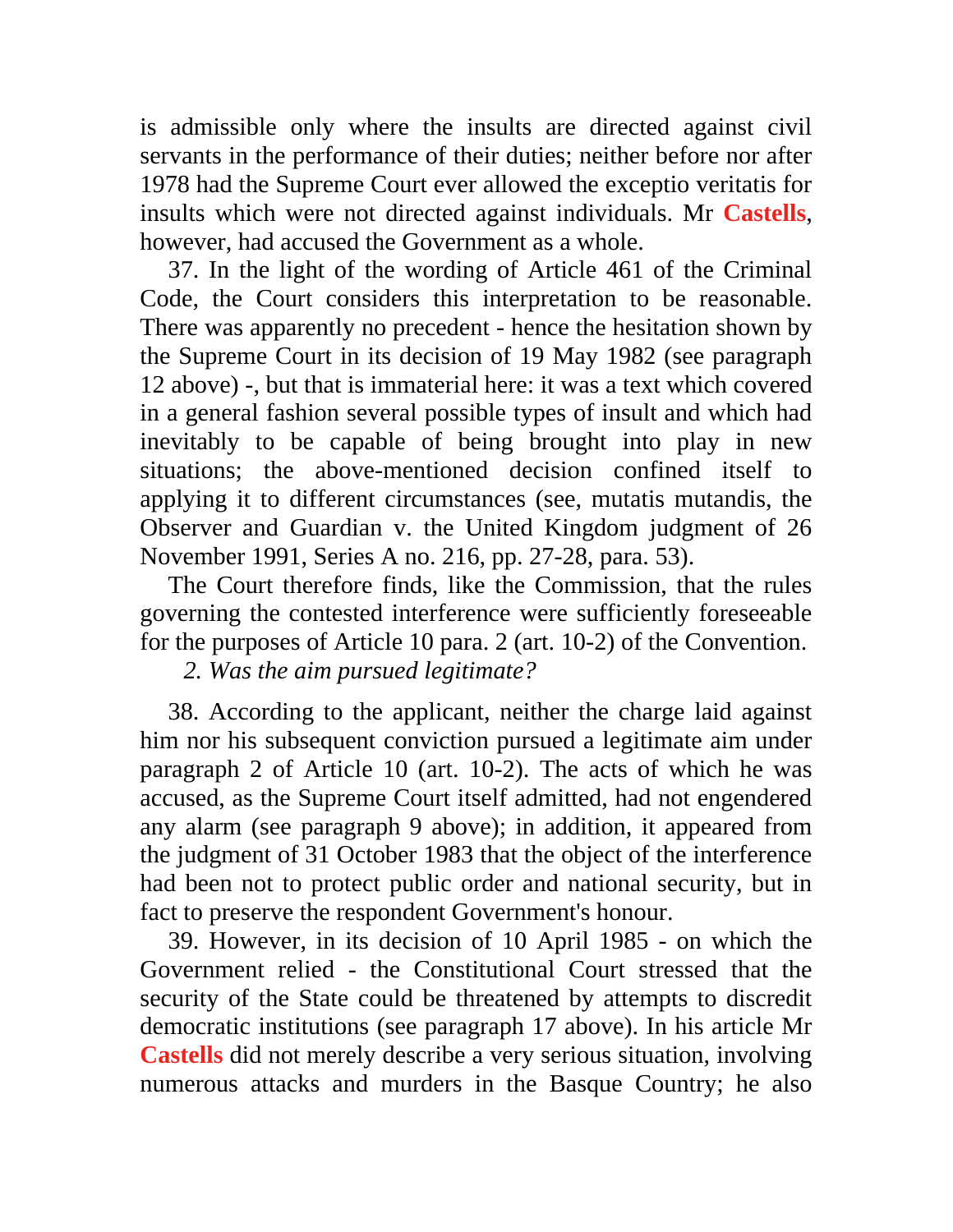complained of the inactivity on the part of the authorities, in particular the police, and even their collusion with the guilty parties and inferred therefrom that the Government was responsible.

It may therefore be said, and this conforms to the view held by the Government and the Commission, that in the circumstances obtaining in Spain in 1979 the proceedings instituted against the applicant were brought for the "prevention of disorder", within the meaning of Article 10 para. 2 (art. 10-2), and not only for the "protection of the reputation ... of others".

*3. Necessity of the interference*

40. Mr **Castells** noted his agreement with the Commission and emphasised the crucial importance of freedom of expression for an elected representative, as the spokesman for the opinions and anxieties of his electorate. In addition, that freedom required extra guarantees when the discussion related to a matter of public interest. This had indeed been the case in this instance; the contested article was part of a wide debate on the climate of insecurity which had prevailed in the Basque Country since 1977. The applicant's conviction had been intended to protect the authorities against the attacks of the opposition rather than the Government against unjustified and defamatory accusations; although embarrassing for the Government, the revelation of the facts in question had served the public interest.

41. The Government stressed that freedom of expression was not absolute; it carried with it "duties" and "responsibilities" (Article 10 para. 2 of the Convention) (art. 10-2). Mr **Castells** had overstepped the normal limits of political debate; he had insulted a democratic government in order to destabilise it, and during a very sensitive, indeed critical, period for Spain, namely shortly after the adoption of the Constitution, at a time when groups of differing political persuasions were resorting to violence concurrently.

42. The Court recalls that the freedom of expression, enshrined in paragraph 1 of Article 10 (art. 10-1), constitutes one of the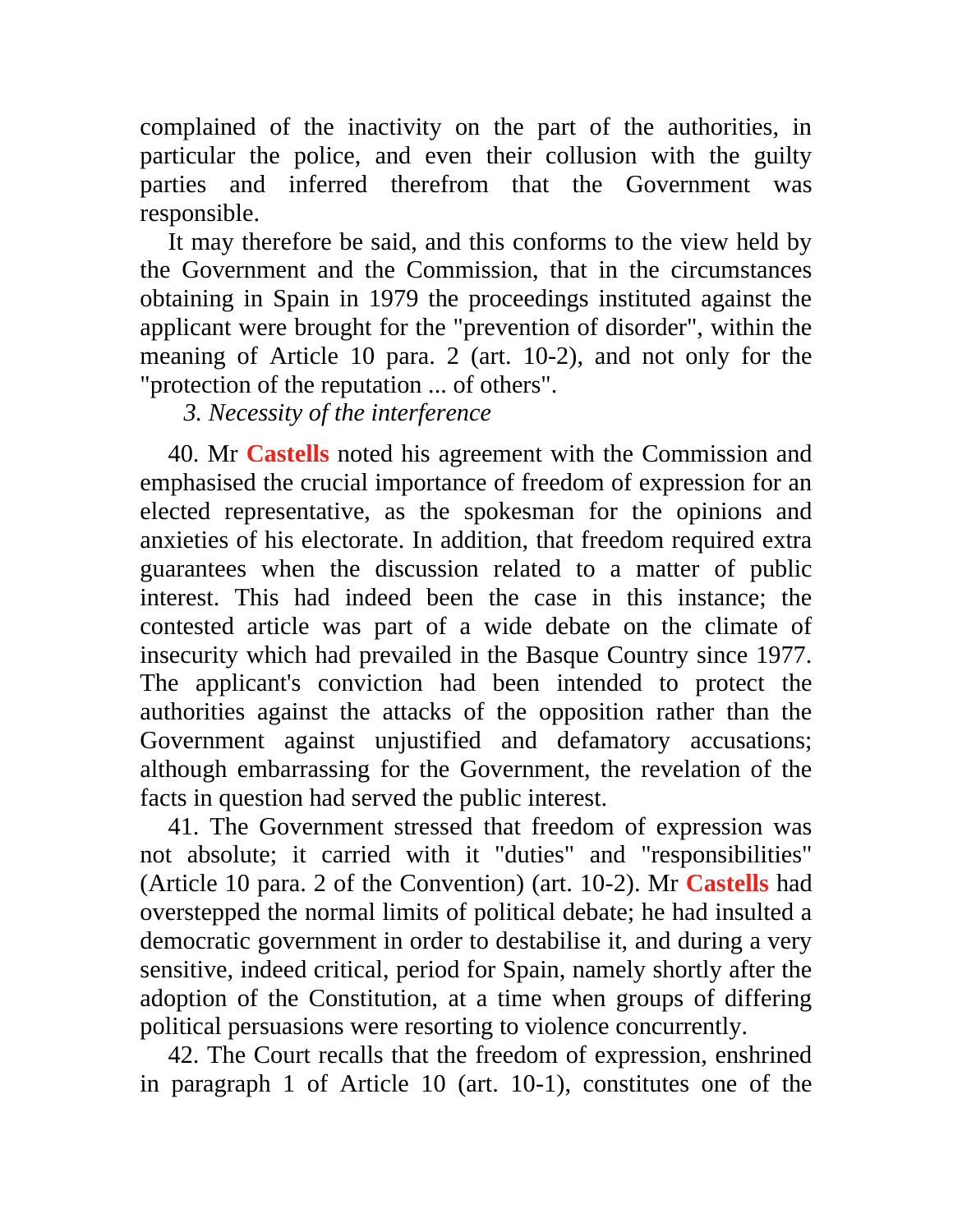essential foundations of a democratic society and one of the basic conditions for its progress. Subject to paragraph 2 of Article 10(art. 10-2), it is applicable not only to "information" or "ideas" that are favourably received or regarded as inoffensive or as a matter of indifference, but also to those that offend, shock or disturb. Such are the demands of that pluralism, tolerance and broadmindedness without which there is no "democratic society" (see, inter alia, the Handyside v. the United Kingdom judgment of 7 December 1976, Series A no. 24, p. 23, para. 49, and the Observer and Guardian judgment, cited above, Series A no. 216, p. 30, para. 59 (a)).

While freedom of expression is important for everybody, it is especially so for an elected representative of the people. He represents his electorate, draws attention to their preoccupations and defends their interests. Accordingly, interferences with the freedom of expression of an opposition member of parliament, like the applicant, call for the closest scrutiny on the part of the Court.

43. In the case under review Mr **Castells** did not express his opinion from the senate floor, as he might have done without fear of sanctions, but chose to do so in a periodical. That does not mean, however, that he lost his right to criticise the Government.

In this respect, the pre-eminent role of the press in a State governed by the rule of law must not be forgotten. Although it must not overstep various bounds set, inter alia, for the prevention of disorder and the protection of the reputation of others, it is nevertheless incumbent on it to impart information and ideas on political questions and on other matters of public interest (see, mutatis mutandis, the Sunday Times v. the United Kingdom judgment of 26 April 1979, Series A no. 30, p. 40, para. 65, and the Observer and Guardian judgment, cited above, Series A no. 216, p. 30, para. 59 (b)).

Freedom of the press affords the public one of the best means of discovering and forming an opinion of the ideas and attitudes of their political leaders. In particular, it gives politicians the opportunity to reflect and comment on the preoccupations of public opinion; it thus enables everyone to participate in the free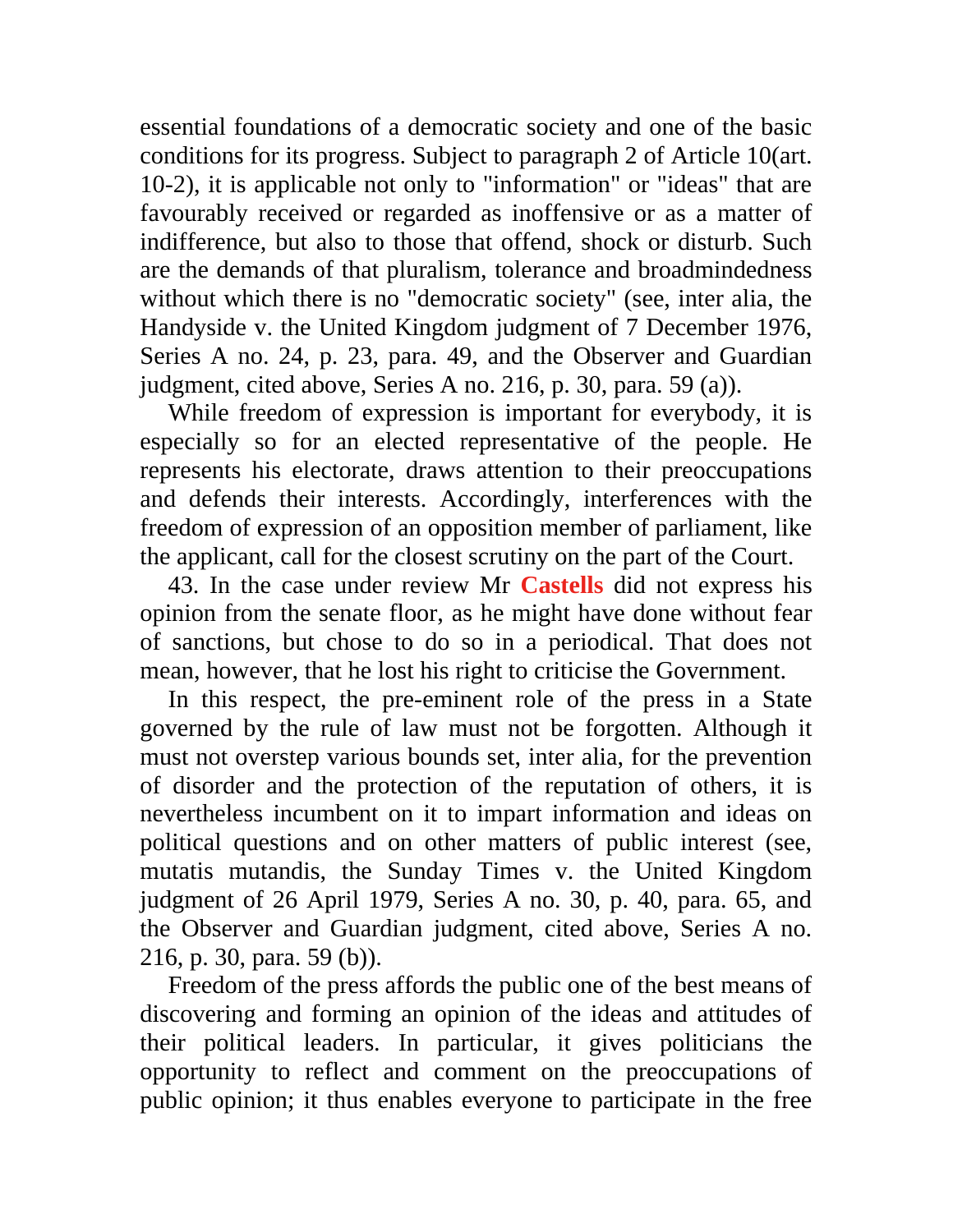political debate which is at the very core of the concept of a democratic society (see the Lingens v. Austria judgment of 8 July 1986, Series A no. 103, p. 26, para. 42).

44. In its judgment of 31 October 1983, the Supreme Court took the view that the contested article had crossed over the line between political criticism and insult, albeit only slightly, by its use of certain terms (see paragraph 13 above).

45. The Court observes, like the Commission, that Mr **Castells** began by denouncing the impunity enjoyed by the members of various extremist groups, the perpetrators of numerous attacks in the Basque Country since 1977. He thereby recounted facts of great interest to the public opinion of this region, where the majority of the copies of the periodical in question were sold. In his conclusion, however, he levelled serious accusations against the Government, which in his view was responsible for the situation which had arisen (see paragraph 7 above).

46. The freedom of political debate is undoubtedly not absolute in nature. A Contracting State may make it subject to certain "restrictions" or "penalties", but it is for the Court to give a final ruling on the compatibility of such measures with the freedom of expression enshrined in Article 10 (art. 10) (see, mutatis mutandis, the Observer and Guardian judgment, cited above, Series A no. 216, para. 59 (c)).

The limits of permissible criticism are wider with regard to the Government than in relation to a private citizen, or even a politician. In a democratic system the actions or omissions of the Government must be subject to the close scrutiny not only of the legislative and judicial authorities but also of the press and public opinion. Furthermore, the dominant position which the Government occupies makes it necessary for it to display restraint in resorting to criminal proceedings, particularly where other means are available for replying to the unjustified attacks and criticisms of its adversaries or the media. Nevertheless it remains open to the competent State authorities to adopt, in their capacity as guarantors of public order, measures, even of a criminal law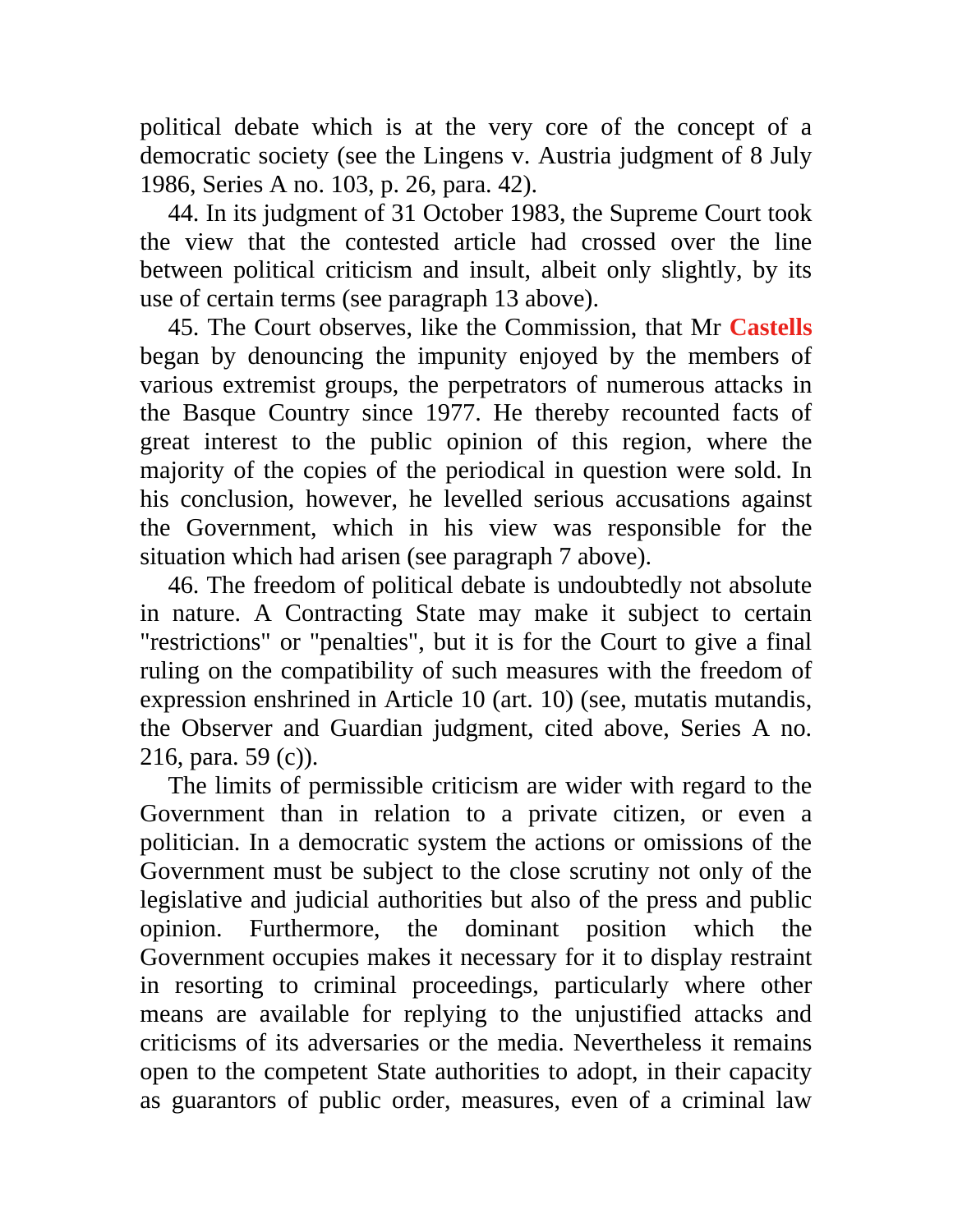nature, intended to react appropriately and without excess to defamatory accusations devoid of foundation or formulated in bad faith.

47. In this instance, Mr **Castells** offered on several occasions, before the Supreme Court and subsequently in the Constitutional Court, to establish that the facts recounted by him were true and well known; in his view, this deprived his statements of any insulting effect (see paragraphs 11 and 16 above).

On 19 May 1982 the Supreme Court declared such evidence inadmissible on the ground that the defence of truth could not be pleaded in respect of insults directed at the institutions of the nation (see paragraphs 12 and 21 above); it confirmed this interpretation in its judgment of 31 October 1983 (see paragraph 13 above). The Constitutional Court took the view that it was a question of ordinary statutory interpretation and as such fell outside its jurisdiction (see paragraph 17 above).

The applicant could not therefore, in the criminal proceedings brought against him under Article 161 of the Criminal Code, plead the defences of truth and good faith.

48. In the Government's contention, because Mr **Castells**'s allegations were not sufficiently precise, their truth could not be demonstrated; in addition, they were to be regarded as value judgments, in relation to which the defence of truth was irrelevant.

This argument is not convincing. The article which appeared in Punto y Hora de Euskalherria (see paragraph 7 above) must be considered as a whole. The applicant began by drawing up a long list of murders and attacks perpetrated in the Basque Country, then stressed that they had remained unpunished; he continued by alleging the involvement of various extremist organisations, which he named, and finally attributed to the Government the responsibility for the situation. In fact many of these assertions were susceptible to an attempt to establish their truth, just as Mr **Castells** could reasonably have tried to demonstrate his good faith.

It is impossible to state what the outcome of the proceedings would have been had the Supreme Court admitted the evidence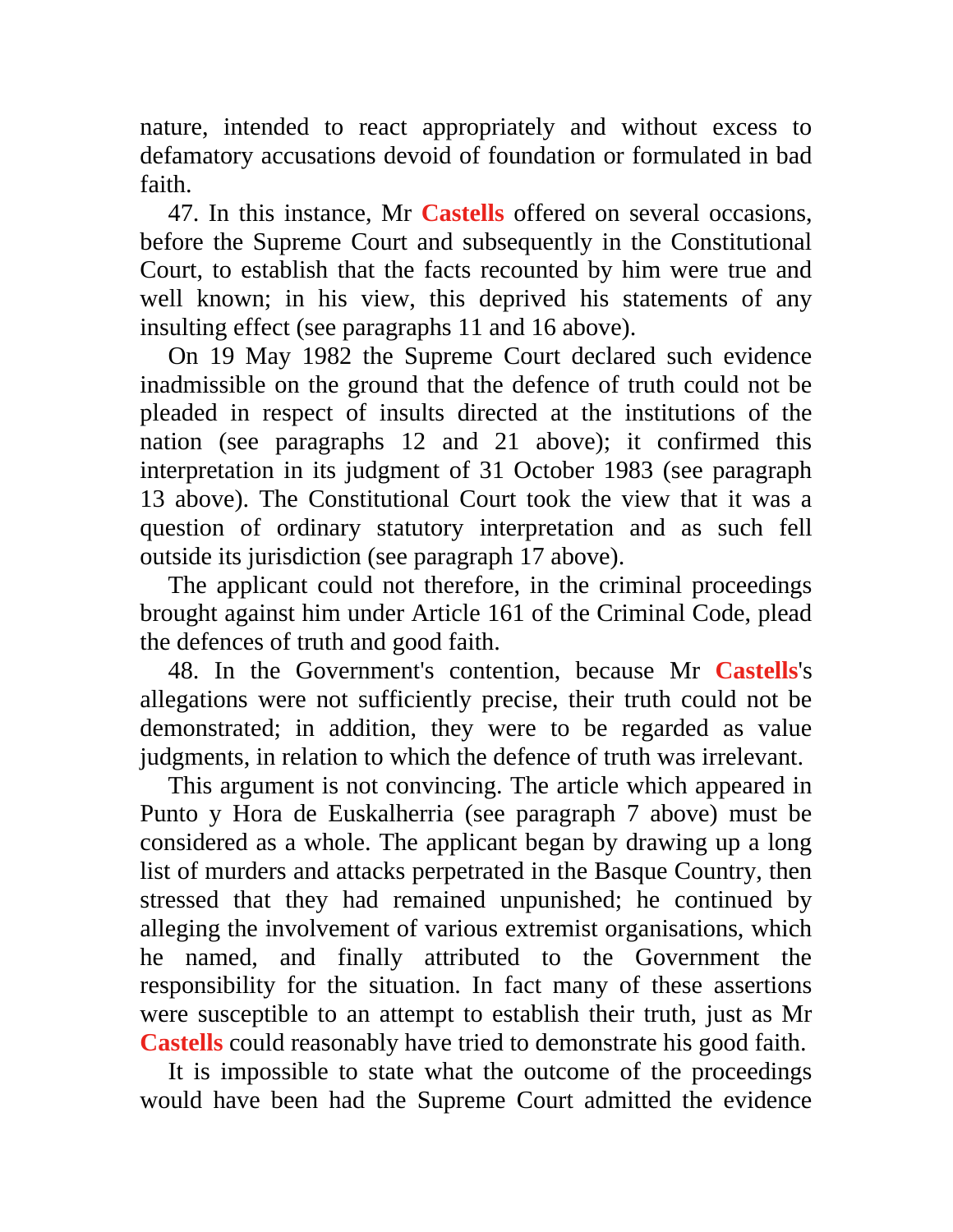which the applicant sought to adduce; but the Court attaches decisive importance to the fact that it declared such evidence inadmissible for the offence in question (see paragraph 12 above). It considers that such an interference in the exercise of the applicant's freedom of expression was not necessary in a democratic society.

49. The Government also relied on the relatively lenient nature of the sanction imposed, but in the light of the foregoing conclusion the Court does not have to examine this argument.

50. In sum, there has been a violation of Article 10 (art. 10).

## II. ALLEGED VIOLATION OF ARTICLE 14 IN CONJUNCTION WITH ARTICLE 10 (art. 14+10)

51. Mr **Castells** also claimed to be the victim of discrimination because other persons had expressed similar views without any criminal sanctions being imposed on them. He relied on Article 14 (art. 14), which is worded as follows:

"The enjoyment of the rights and freedoms set forth in [the] Convention shall be secured without discrimination on any ground such as sex, race, colour, language, religion, political or other opinion, national or social origin, association with a national minority, property, birth or other status."

The Government denied this assertion.

52. As this question is not a fundamental aspect of the case, the Court does not consider it necessary to deal with it separately (see, inter alia, the Airey v. Ireland judgment of 9 October 1979, Series A no. 32, p. 16, para. 30).

III. APPLICATION OF ARTICLE 50 (art. 50)

53. According to Article 50 (art. 50):

"If the Court finds that a decision or a measure taken by a legal authority or any other authority of a High Contracting Party is completely or partially in conflict with the obligations arising from the ... Convention, and if the internal law of the said Party allows only partial reparation to be made for the consequences of this decision or measure, the decision of the Court shall, if necessary, afford just satisfaction to the injured party."

54. The applicant sought in the first place the publication of a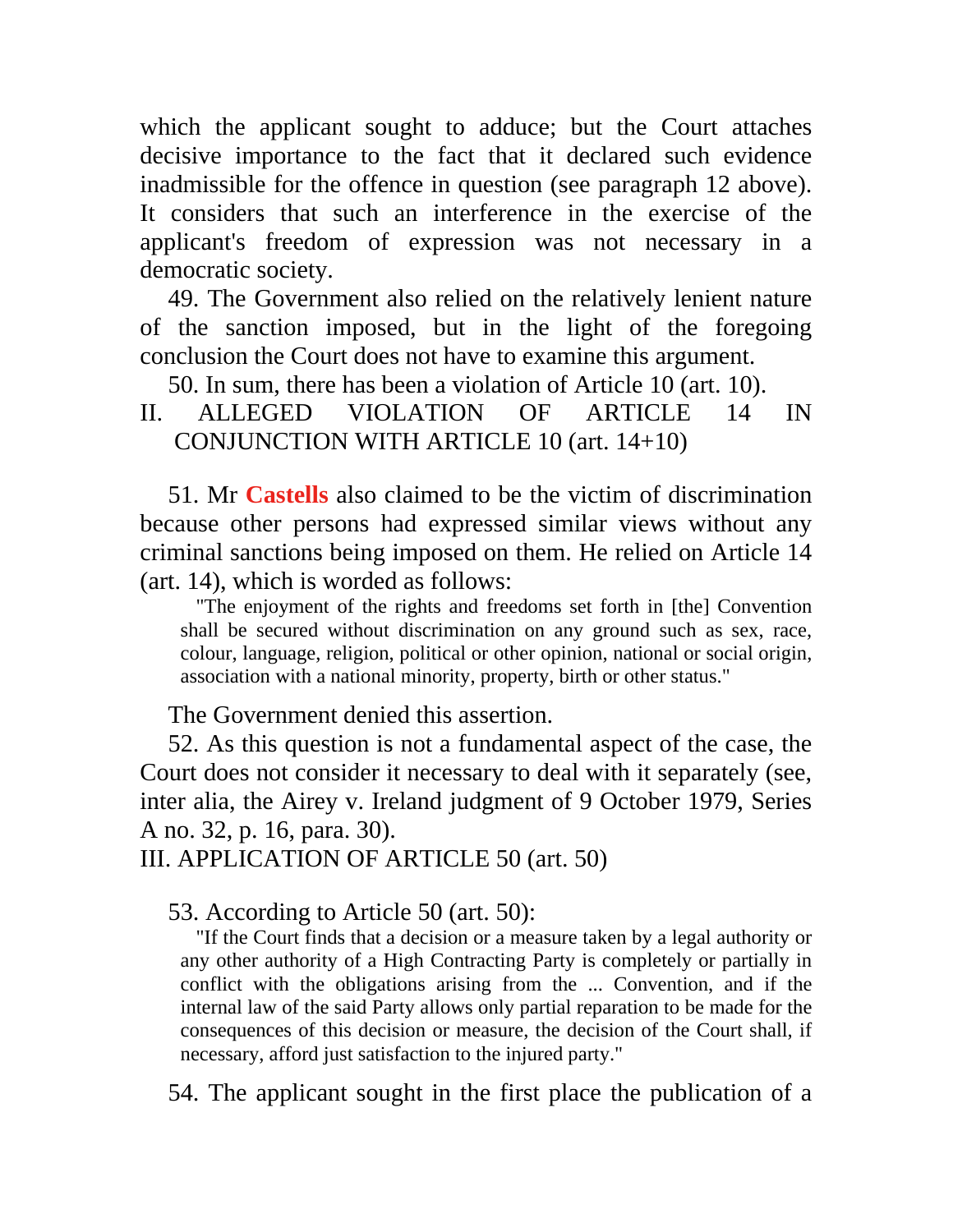summary of the Court's judgment in the newspapers of the Basque Country, of Madrid and the rest of the State, and the removal of any reference to his conviction in the central criminal records (Registro Central de Penados y Rebeldes).

The Court points out that it does not have jurisdiction to make such orders (see, mutatis mutandis, the Manifattura FL v. Italy judgment of 27 February 1992, Series A no. 230-B, p. 21, para. 22).

## **A. Pecuniary damage**

55. Mr **Castells** also claimed 375,000 pesetas in respect of loss of earnings. As an accused on bail, he had to appear fifty- two times before the court of his place of residence (San Sebastián) and three times before the Supreme Court of Madrid (see paragraphs 8- 9 above), which resulted in a loss of time and opportunity in the exercise of his professional activity as a lawyer.

The Court takes the view that this constraint can have caused him hardly any loss since, as a lawyer, he frequently attended the courts in question. That he sustained pecuniary damage is therefore not established.

## **B. Non-pecuniary damage**

56. The applicant also claimed, without giving any figures, compensation for non-pecuniary damage. The Court does not rule out the possibility that he may have sustained such damage, but in the circumstances of the case the finding of a violation set out in the present judgment constitutes in itself sufficient just satisfaction.

## **C. Costs and expenses**

57. In respect of his costs and expenses incurred in the Spanish courts, Mr **Castells** claimed 2,181,476 pesetas. The Court awards him only 1,000,000 of this amount, since some of the sums in question related to amparo appeals unconnected with the complaints found admissible by the Commission.

58. Finally the applicant sought 3,328,000 pesetas for his costs and expenses before the Convention organs, together with 20,000 DM for the fees of Mr Korff and Mr Vervaele.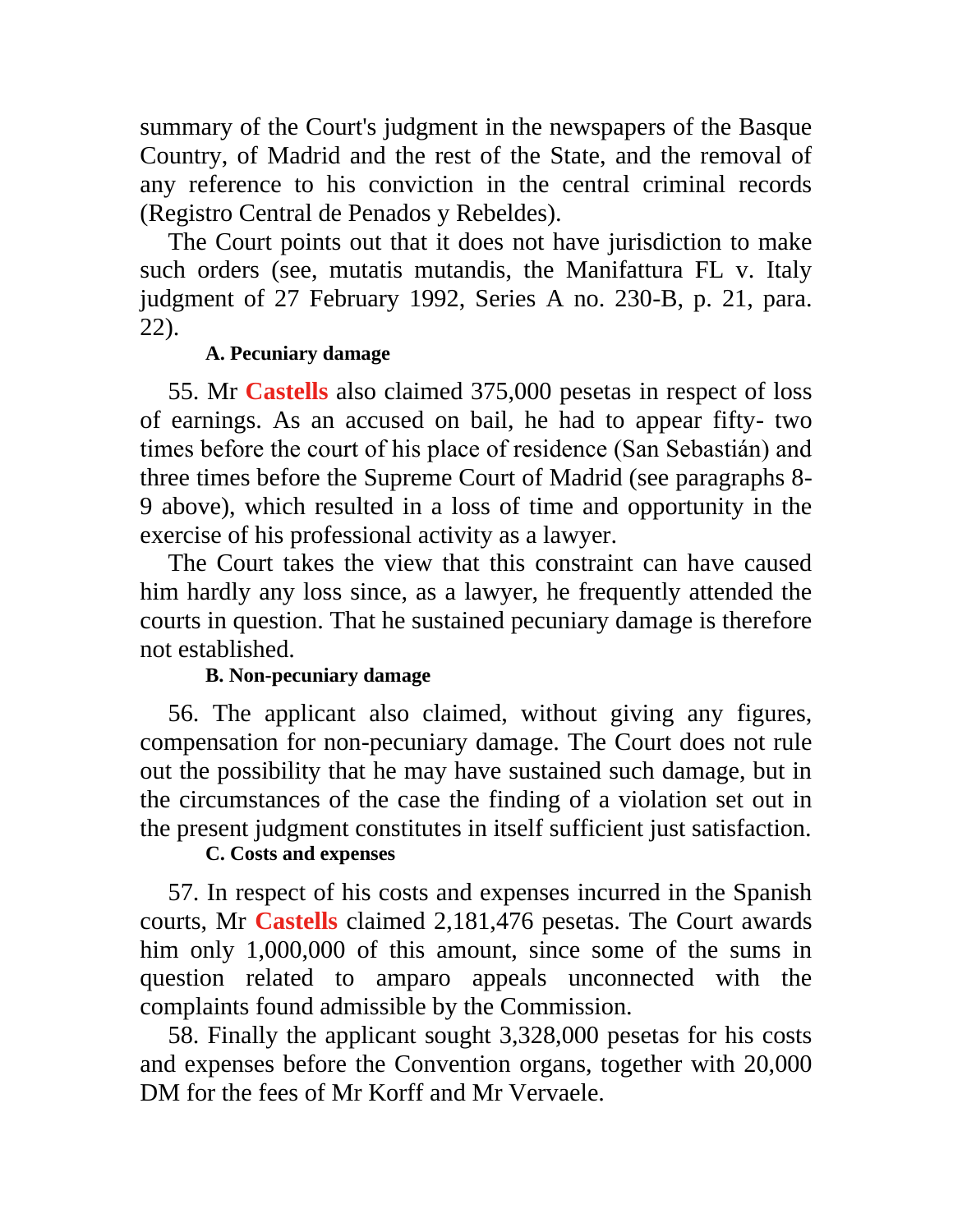Like the Government, the Court considers excessive the number of lawyers representing Mr **Castells**, who appeared before it with four lawyers; it should also be borne in mind that the Commission declared inadmissible some of the complaints raised initially.

Making an assessment on an equitable basis, the Court awards Mr **Castells** an overall amount of 2,000,000 pesetas.

# FOR THESE REASONS, THE COURT UNANIMOUSLY

- 1. Holds that it has jurisdiction to consider the Government's preliminary objection, but dismisses it;
- 2. Holds that there has been a violation of Article 10 (art. 10);
- 3. Holds that it is not necessary to consider the case also under Article 14, taken together with Article 10 (art. 14+10);
- 4. Holds that, as regards the non-pecuniary damage alleged, the present judgment constitutes sufficient just satisfaction for the purposes of Article 50 (art. 50);
- 5. Holds that the Kingdom of Spain is to pay to the applicant, within three months, 3,000,000 (three million) pesetas for costs and expenses;
- 6. Dismisses the remainder of the applicant's claims.

Done in English and in French, and delivered at a public hearing in the Human Rights Building, Strasbourg, on 23 April 1992.

> Rolv RYSSDAL President

Marc-André EISSEN

Registrar

In accordance with Article 51 para. 2 (art. 51-2) of the Convention and Rule 53 para. 2 of the Rules of Court, the following separate opinions are annexed to this judgment:

- (a) concurring opinion of Mr De Meyer;
- (b) concurring opinion of Mr Pekkanen;
- (c) concurring opinion of Mr Carillo Salcedo, ad hoc judge.

R. R.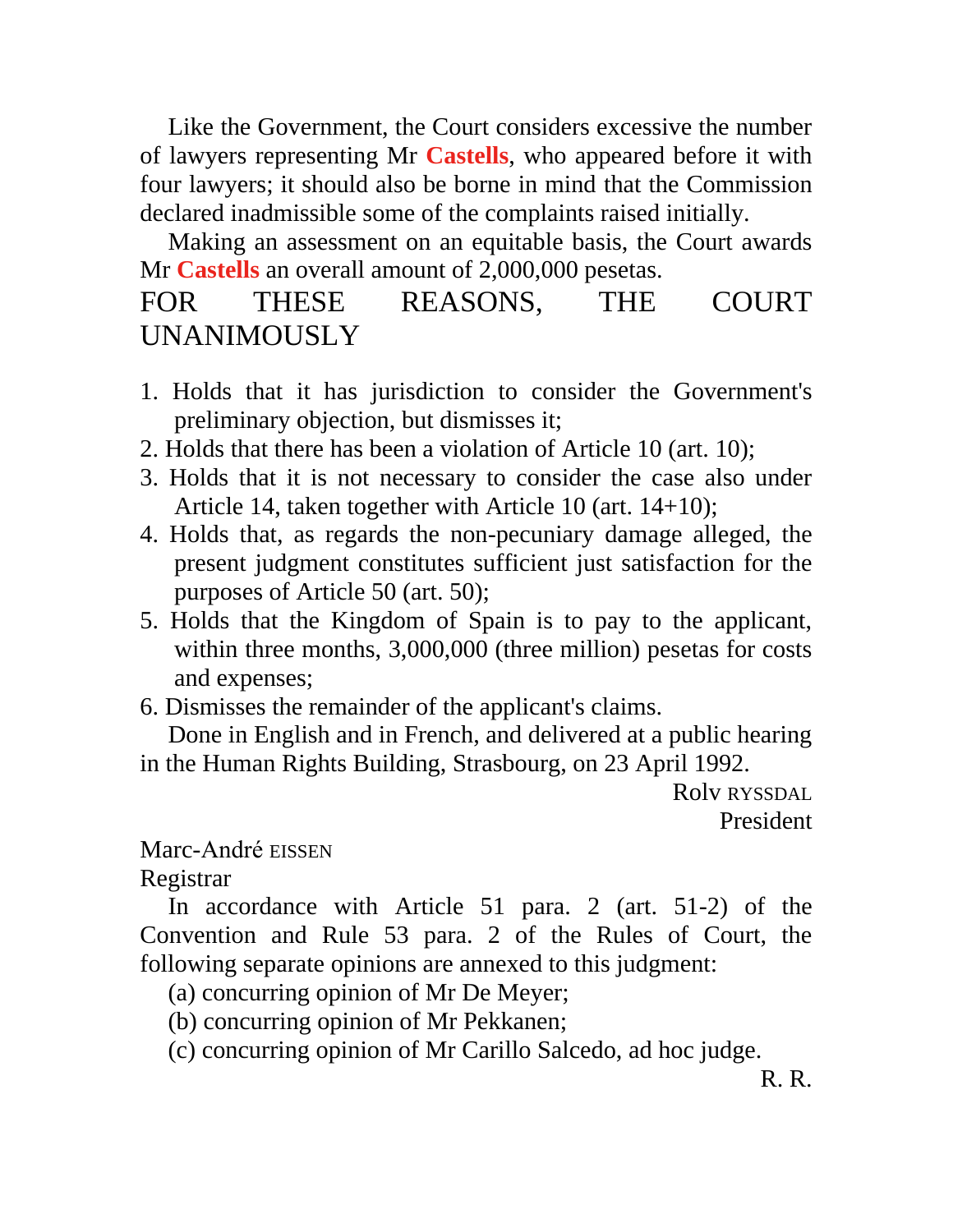# CONCURRING OPINION OF JUDGE DE MEYER

## *(Translation)*

In the disputed article Mr **Castells** drew up a long list of murders and attacks carried out in the Basque Country<sup>4</sup> and denounced the impunity, described by him as outrageous  $(insultante *impunidad*), *enjoyed by their perpetrators<sup>5</sup>*. He$ complained of the inaction of the authorities<sup>6</sup>, who, he alleged, had done nothing to identify them, although the same authorities had displayed great diligence "in other cases" (en otros supuestos)<sup>7</sup>. He saw this as evidence of collusion with the guilty parties<sup>8</sup> and attributed responsibility for "these acts" (estas acciones) to the Government and its supporters<sup>9</sup>.

These were undoubtedly serious accusations $^{10}$ .

In levelling them, however, he was merely legitimately exercising his right to freedom of opinion and of expression. This right was infringed in the case before the Court because Mr **Castells** was prosecuted and convicted for having written and published his views on a question of general interest; in a "democratic society" it is not acceptable that a citizen be punished for doing this.

In this connection it makes no difference whether Mr **Castells** was right or wrong. The question of the defence of truth was not relevant in relation to his assessment of the situation<sup>11</sup>; this is especially so because the murders and attacks referred to in the article really occurred and the impunity of their perpetrators does not even seem to have been denied.

It may be worth adding that as far as insults, false accusation and defamation are concerned there are no grounds for affording better protection to the institutions than to individuals, or to the Government than the oppposition $12$ .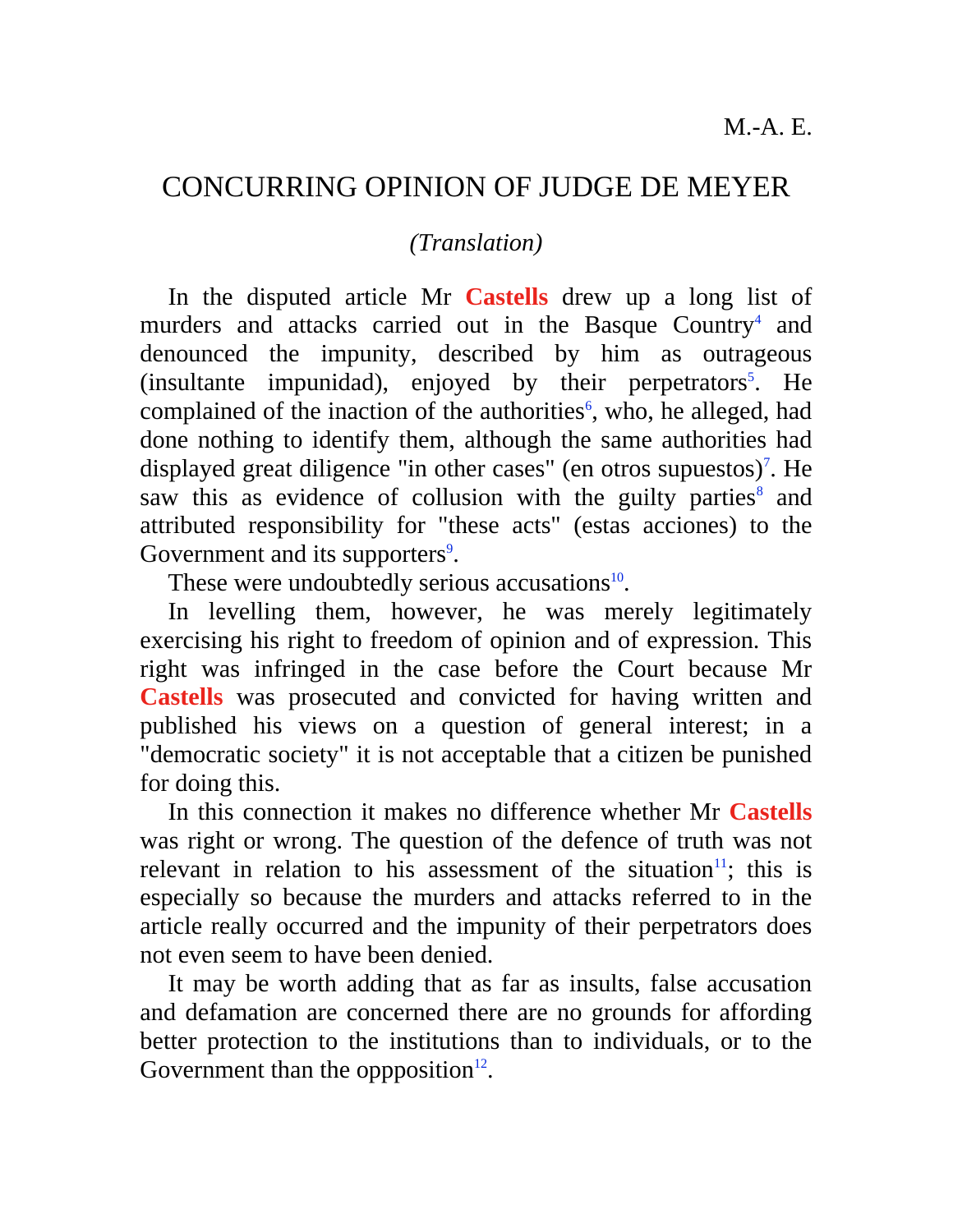# CONCURRING OPINION OF JUDGE PEKKANEN

In his article Mr **Castells** firstly enumerated a list of murders and attacks carried out in the Basque Country and stressed that they still remained unsolved and unpunished. He also evoked the involvement of various extreme right-wing organisations. From these facts he then drew the conclusion that: "Behind these acts there can only be the Government, the party of the Government and their personnel".

Mr **Castells** was sentenced by the Supreme Court for proffering insults of a less serious kind against the Government. The Supreme Court found inter alia that the insults proffered with the aim of political criticism had exceeded the permissible limits of such criticism and attacked the Government's honour. The Supreme Court was also of the opinion that the defence of truth (exceptio veritatis) was not admissible in such cases under Spanish law.

The Court attached decisive importance to the fact that the Supreme Court of Spain declared the defence of truth inadmissible for the offence in question. Unfortunately I am unable to accept this opinion. The decisive fact for a violation of Article 10 (art. 10) of the Convention is, in my view, that Mr **Castells** was punished for holding the opinion that the Government was responsible for the incidents in question and publishing it.

With regard to the question of exceptio veritatis, which is discussed at length in the judgment, I consider that it was not possible for Mr **Castells** to prove the truthfulness of his opinion, an opinion expressed as part of a political debate and affirming that the Government was behind the murders and attacks in question. Exceptio veritatis is therefore not relevant in the instant case. For a finding of a violation of Article 10 (art. 10) of the Convention it is sufficient that Mr **Castells** was punished for criticising the Government when he had done so in a way which should be allowed in a democratic society.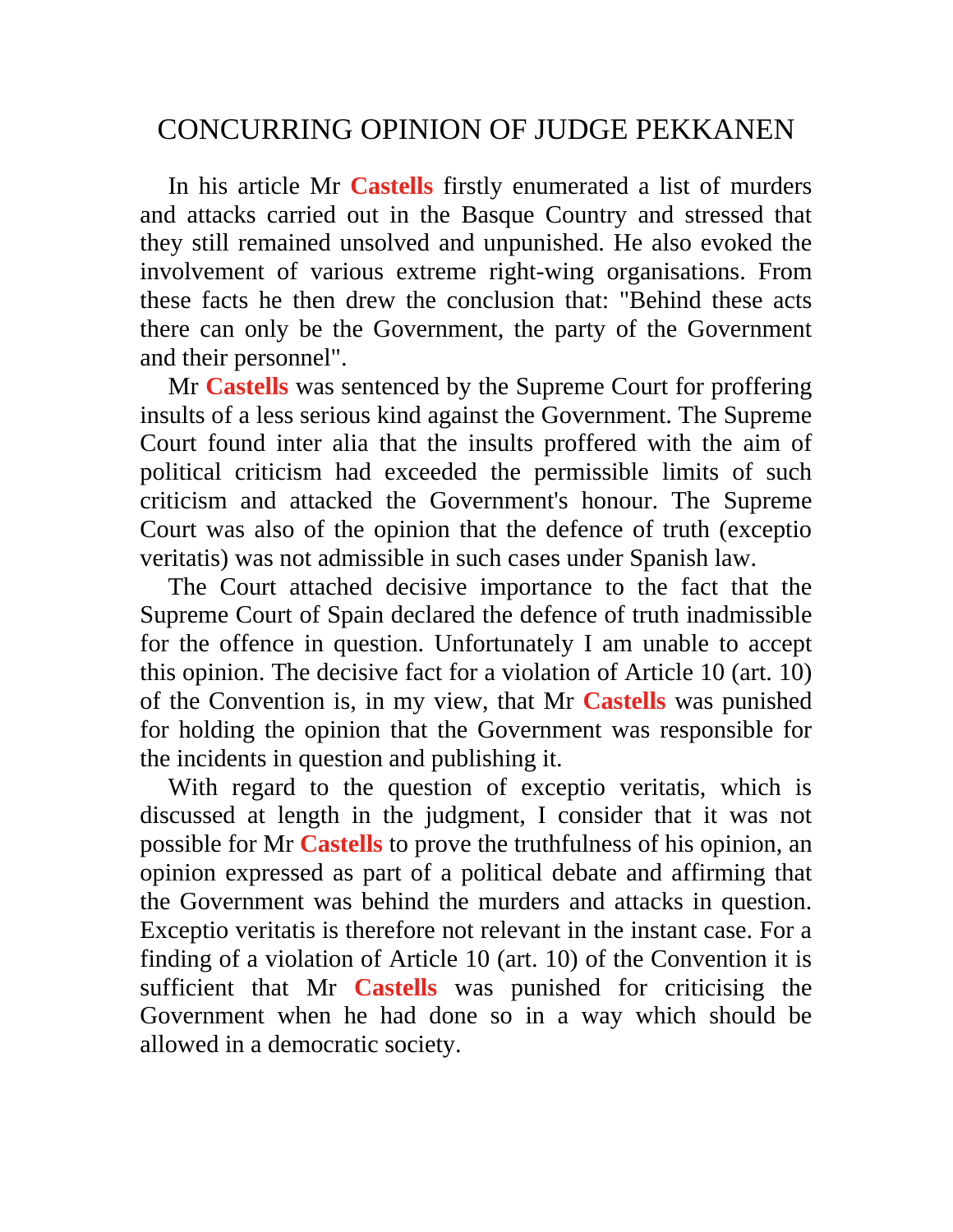# CONCURRING OPINION OF JUDGE CARRILLO SALCEDO

I fully share the views expressed by the Court at paragraph 46 of the judgment. I should like to stress that freedom of expression constitutes one of the essential foundations of a democratic society. But I must also emphasise that the exercise of that freedom "carries with it duties and responsibilities" (Article 10 para. 2 of the Convention) (art. 10-2), and that, in a situation where politically motivated violence poses a constant threat to the lives and security of the population, it is particularly difficult to strike a fair balance between the requirements of protecting freedom of expression and the imperatives of protecting the democratic State.

By providing, in Article 10 para. 2 (art. 10-2), that the exercise of the freedom of expression and the freedom to hold opinions and to receive and impart information and ideas "may be subject to such formalities, conditions, restrictions or penalties as are prescribed by law and are necessary in a democratic society", the Convention recognises that these freedoms are not absolute. Moreover, the Convention also recognises the principle that no group or person has the right to pursue activities which aim at the destruction of any of the rights and freedoms enshrined in it (Article 17) (art. 17); that implies in addition, in my view, positive obligations for the States parties.

Therefore, it remains open to the States to adopt measures, even of a criminal law nature, intended to react appropriately and without excess, that is, in conformity with the Convention requirements, to defamatory accusations devoid of factual foundation or formulated in bad faith.

 The case is numbered 2/1991/254/325. The first number is the case's position on the list of cases referred to the Court in the relevant year (second number). The last two numbers indicate the case's position on the list of cases referred to the Court since its creation and on the list of the corresponding originating applications to the Commission.

As amended by Article 11 of Protocol No. 8 (P8-11), which came into force on 1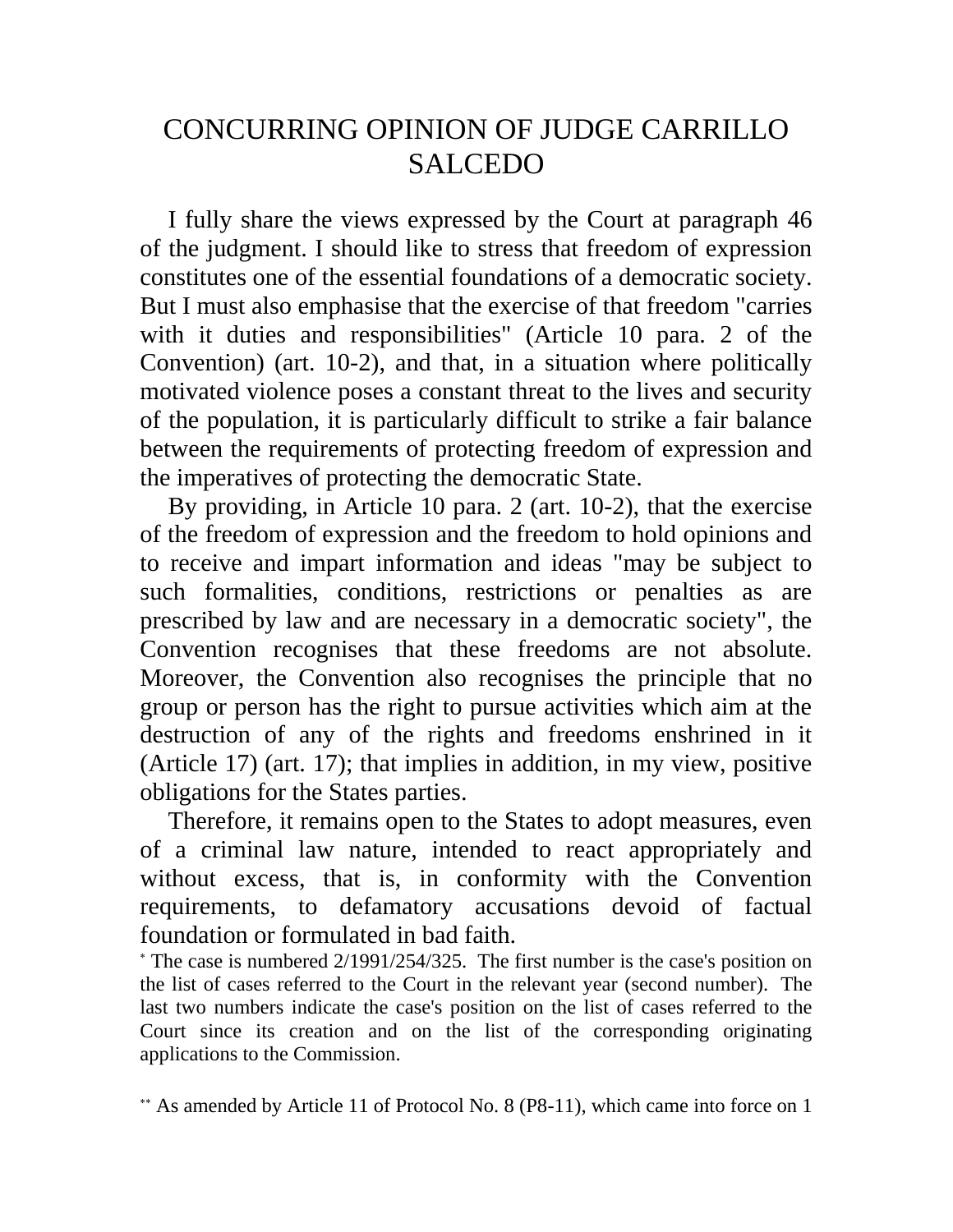January 1990.

 Note by the Registrar: for practical reasons this annex will appear only with the printed version of the judgment (volume 236 of Series A of the Publications of the Court), but a copy of the Commission's report is obtainable from the registry.

<sup>4</sup> Paragraph 48 of the judgment. See the first and second paragraphs of the article (paragraph 7 of the judgment).

<sup>5</sup> Title of the article and paragraphs 45 and 48 of the judgment.

<sup>6</sup> Paragraph 39 of the judgment.

<sup>7</sup> See in particular the third and sixth paragraphs of the article.

<sup>8</sup> Paragraph 39 of the judgment.

<sup>9</sup> Last paragraph of the article and paragraphs 39 and 45 of the judgment.

<sup>10</sup> Paragraph 45 of the judgment.

 $11$  See on this point the separate opinion of Mr Pekkanen, p. 29 below, and, mutatis mutandis, the Lingens v. Austria judgment of 8 July 1986, Series A no. 103, pp. 27-28, paras. 45 and 46.

 $12$  I cannot therefore approve the "strengthened protection" afforded the Government under Articles 161 and 162 of the Spanish Criminal Code (paragraph 20 of the judgment).

CHAPPELL v. THE UNITED KINGDOM JUDGMENT

CHAPPELL v. THE UNITED KINGDOM JUDGMENT

**CASTELLS** v. SPAIN JUDGMENT

**CASTELLS** v. SPAIN JUDGMENT

#### **CASTELLS** v. SPAIN JUDGMENT CONCURRING OPINION OF JUDGE PEKKANEN